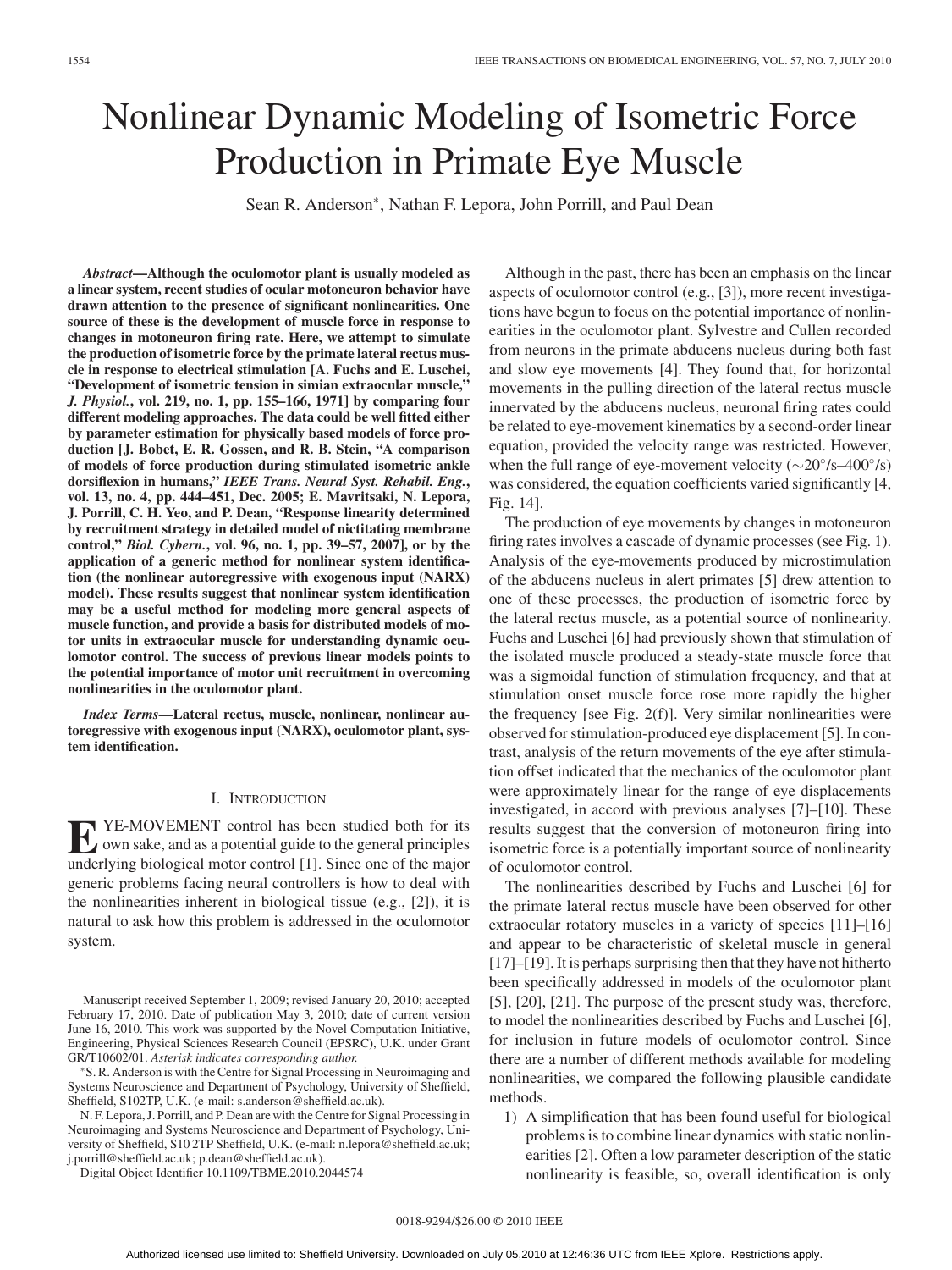slightly more complex than with linear models. Here, we chose the Wiener architecture, in which the nonlinearity comes after the linear dynamics and a related structure—a parallel cascade of Wiener models [22]. A possible alternative, the Hammerstein arrangement, in which the nonlinearity comes before the dynamics reduces to the general linear model for the stimulation conditions used here (cf., [23]).

- 2) Physically based modeling can identify nonlinear dynamics from consideration of the underlying physics and chemistry of the system, for example, calcium dynamics in the case of muscle modeling (e.g., [23], [24]). These can be models with a small number of parameters, some of which may be known *a priori*. Here, we examined three physically based models. The first, the virtual muscle model [25] has a number of components that describe, e.g., length and velocity effects—here, we examined its performance in the isometric case. The second has been used to describe the nonlinear dynamics of the rabbit retractor bulbi muscle in producing conditioned eyeblink responses of the nictitating membrane [24], [26]–[28]. The retractor bulbi muscle is an extraocular muscle similar in a number of respects to the extraocular muscles that rotate the eye, so, this model is particularly relevant to the present study. Third, we used the Bobet and Stein model [23], on the basis of its successful performance in simulating isometric force production by human ankle dorsiflexors in comparison with six other models.
- 3) More general methods for nonlinear system identification that are based on series expansion of the output into products of the input at various lags (e.g., Volterra and Wiener series) require large numbers of parameters to describe even relatively simple systems [29]. However, nonlinear dynamic models that use basis function expansions of inputs *and* outputs such as the nonlinear autoregressive with exogenous inputs (NARX) model, typically require far fewer parameters [30]. They also allow systematic methods for choosing model structure, and can be implemented simply in a computationally efficient manner. We, therefore, chose a nonlinear input-output model as our third method of identifying nonlinearities in force production by oculomotor muscle.

The use of these different approaches provided an opportunity for comparison and benchmarking. For further comparison we also applied linear modeling techniques [31], to assess the advantage in using the more complex nonlinear descriptors.

The paper is organized as follows: The details of the experimental data used for modeling and the methodology explaining the model fitting for the linear and nonlinear models are given in Section II. The results of model fitting to the force profiles are given in Section III. The results of modeling the force profiles are discussed in Section IV.

#### II. METHODS

# *A. Overview*

The objectives of this investigation were to identify and compare linear and nonlinear models of lateral rectus dynamics in



Fig. 1. Simplified diagram of oculomotor plant for horizontal eye movements. Horizontal eye movements are primarily controlled by a pair of muscles (medial and lateral rectus), whose net force acts on the plant mechanics (muscles plus orbital tissue) to alter eye position and velocity. In the simplified treatment used here, the relation between control signal (agonist and antagonist innervation) and eye movement consists of two dynamic processes. The first corresponds to the transformation of changes in innervation (increase in agonist, decrease in antagonist) into changes in active force. Here, we only examine isometric force but in the case of natural movements the active force would also be a nonlinear function of length and velocity. The second process corresponds to the transformation of changes in net force into movements of the eye.

primate, that is, the transformation of the stimulation signal (pulse inputs  $u_t$ ) to isometric force  $(y_t)$  as illustrated in Fig. 1. The identification methods were based on linear, Wiener, parallel cascade, virtual muscle model, Bobet and Stein, Bartha and Thompson, and nonlinear input–output models, applied to data extracted from Fuchs and Luschei [6], hereafter, referred to as FL71. The data extraction and modeling methods are described in the subsequent sections.

## *B. Data*

The signals used for modeling in our study were extracted from a historical dataset: recordings of isometric force produced by artificial stimulation of the lateral rectus in primate by FL71 (see [6] for details).

The force signals were obtained from a scanned version of Fig. 3(a) from FL71. A digital plotting software tool was used to extract the signals, *Plot Digitizer*, <sup>1</sup> where the force signals were discretely (and irregularly) sampled by point-and-click. The extraction software was accurate to the extent that all collected samples were within the plotted width of the force curve lines. The irregularly sampled force signals were interpolated by a spline function in MATLAB and resampled at 500 Hz to provide regular samples (using the MATLAB function *resample*). The force signals were then smoothed by the application of a second-order Butterworth filter (cutoff frequency 125 Hz). To avoid effects of phase shift, the signals were filtered in both a forward and backward direction.

The stimulation frequencies of the input signals were 100, 200, 300, 400, and 500 Hz, respectively. The durations of stimulation were specified in FL71 as between 100 and 150 ms; the number of pulses in each spike train were not specified, hence, these were estimated here from the force response curves. For the 100 Hz stimulation frequency, the number of pulses was obtained by examining the force curve directly, where the number

1http://plotdigitizer.sourceforge.net/.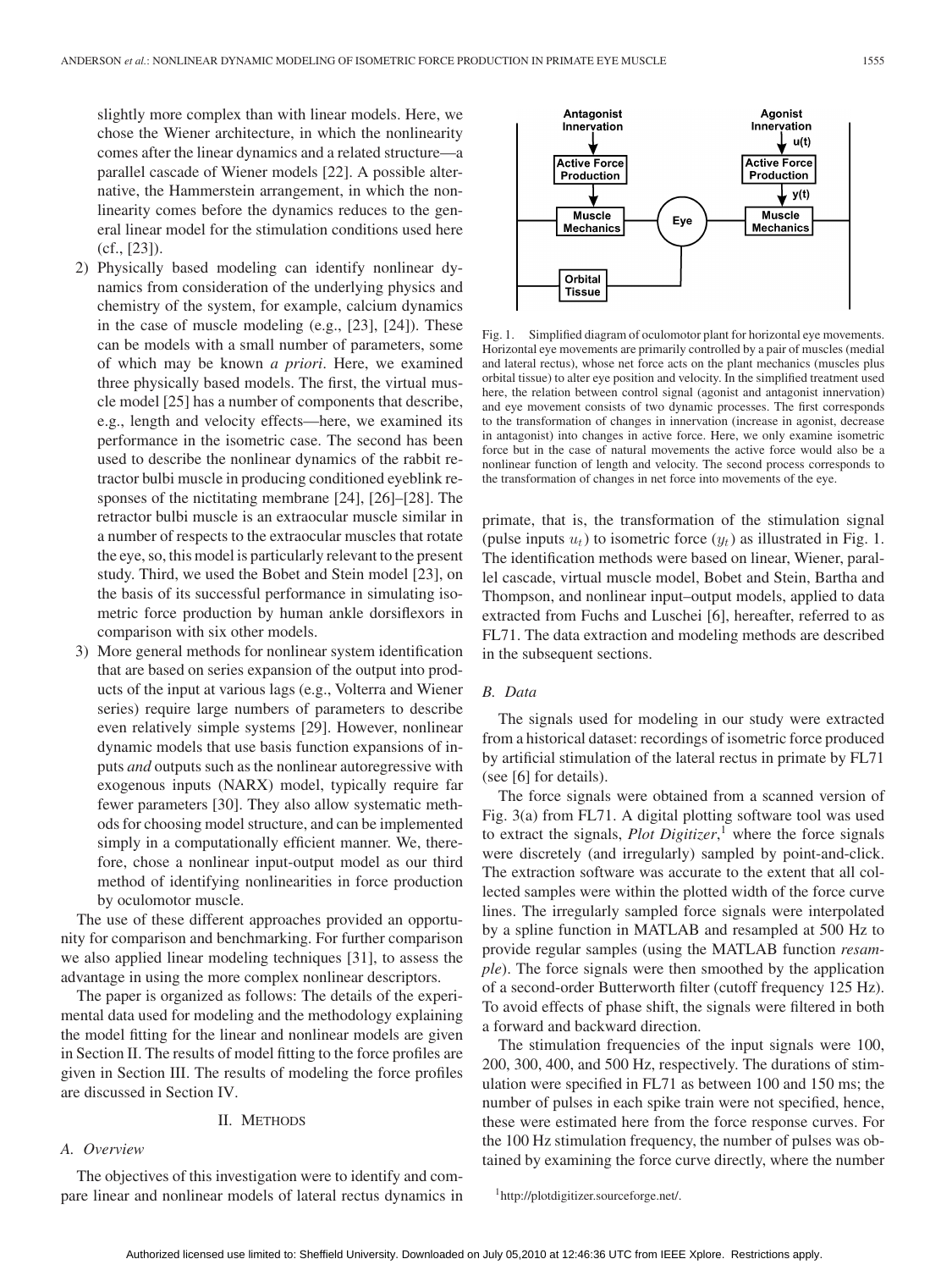

Fig. 2. Input–output modeling data extracted from Fuchs and Luschei [6]. Isometric force curves are shown in black and pulse trains are illustrated in gray. (a) 100 Hz, (b) 200 Hz, (c) 300 Hz, (d) 400 Hz, and (e) 500 Hz, (f) Combined force profiles 100–500 Hz.

of pulses (14) were clearly evident from the visible twitches in the force recording. For the other stimulation frequencies, the following method was used: the duration of a pulse train was defined between the times of the first and final pulses,  $T_0$  and  $T_1$ , respectively. The time of the first pulse  $T_0$  was defined as zero for each stimulation frequency. The time of the final pulse  $T_1$ was defined relative to the onset of decay in the force recording  $T_2$ , i.e.,  $T_1 = T_2 - T_P$ , where  $T_P = 7$  ms was the twitch response time from a pulse to peak muscle force reported in FL71. The decay onset times  $T_2$  were estimated by visual inspection of the force curves. The number of pulses was, therefore, estimated to be 14, 28, 42, 57, and 70, corresponding to the frequencies of stimulation 100–500 Hz.

Each pulse was constructed as a Dirac delta function (i.e., the magnitude of the pulse was equal to the sample frequency of the pulse train) as in [23]. The pulse trains were constructed at a frequency of 2.4 kHz (except the 500 Hz train, which was constructed at 2.5 kHz so that pulses occurred at evenly spaced sample times). For use in the identification procedures the pulse trains were resampled to 500 Hz to correspond to the force signals. The force signals extracted from FL71 are shown in Fig. 2 along with a scaled illustration of each pulse train.

## *C. Linear Modeling of Force Production*

A single-input single-output linear time-invariant system can be represented in discrete-time by the model description [31]

$$
y_t = G(q, \theta)u_{t-d} \tag{1}
$$

where in this case  $y_t \in \mathbb{R}$  is the system output (isometric muscle force) at sample time t,  $u_t \in \mathbb{R}$  is the system input (pulse train), d is a time delay in samples and the muscle dynamics are represented by the linear filter

$$
G(q,\boldsymbol{\theta}) = \frac{b_1 q^{-1} + \dots + b_{n_b} q^{-n_b}}{1 + a_1 q^{-1} + \dots + a_{n_a} q^{-n_a}}
$$
(2)

where q is the forward shift operator, i.e.,  $q y_t = y_{t+1}$  and the parameter vector  $\boldsymbol{\theta} = (a_1, \ldots, a_{n_a}, b_1, \ldots, b_{n_b}).$ 

In addition to the input dynamics  $G(q, \theta)$  in (1), it is common to include a noise model to further describe the system, which then determines the categorization of the model as autoregressive with exogenous inputs (ARX), output error (OE), or a number of other types [31]. We considered process noise to be negligible in this dataset and measurement noise to be more significant (due to the method used for extracting the signals), hence, we used the OE model structure and estimated the parameters using a prediction error method [31]. The parameter estimation cost function was the sum-of-squared (simulated prediction) error (SSE), i.e.,  $J = \sum_{t=1}^{N} (y_t - \hat{y}_t)^2$ , where  $\hat{y}_t$ was the simulated model output and  $N$  was the number of data samples. The algorithm used to estimate the parameters was the Nelder–Mead simplex method (implemented in MATLAB by the *fminsearch* function). Parameter estimates were initialized by least squares [32].

Previous investigations into linear modeling of oculomotor muscle force have determined that the 2 pole 1 zero structure is a good descriptor [33], [34]. A single linear model was identified in both a batch mode using all signals, which gave poor results (as expected). Hence, in order to further clarify the ability of a linear model to fit the force curves, linear models were used to fit each force curve separately. In order to check whether a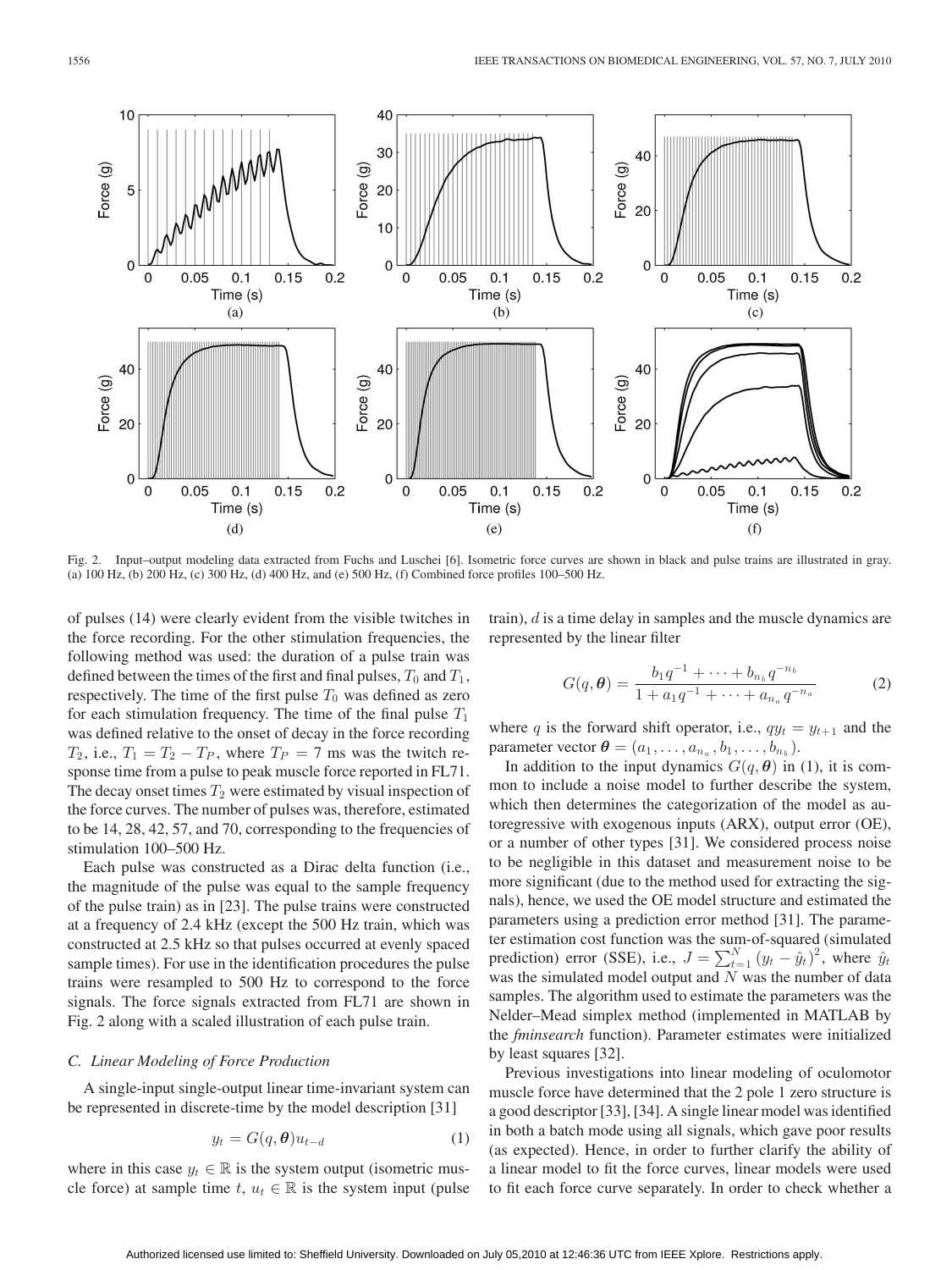more complex model could improve the description, we fitted a finite impulse response (FIR) model to the data (i.e., by setting  $n_a = 0$  in  $G(q, \theta)$ ).

Time-delay was included in the model by visual inspection of the force curves. Due to the fact that the force was zero at the onset of stimulation, the time-delay in the response was simple and accurate to fix manually and had the advantage of removing a parameter from the structure-detection procedure. The time-delay d was established to be  $d = 2$  samples, equivalent to 4 ms and was applied to all models discussed here (linear and nonlinear, respectively).

All models of isometric force profiles obtained here were validated by comparison of the model simulation with the recorded signals. In the case of this investigation, separate validation data were not available to allow a cross-validation procedure, hence, the fitting data was used in validation. Variance estimates for the model parameters were obtained by using the resampling of residual error approach [35].

# *D. Wiener Modeling and Cascaded Wiener Modeling of Force Production*

The Wiener model is a representation of a nonlinear system, where the dynamics are described by a linear model and there is a static nonlinearity at the model output [2], [31]. It is an attractive representation for a nonlinear system because it is a simple extension of the linear model described earlier in (1); the Wiener model is

$$
z_t = H(q, \zeta)u_{t-d} \tag{3}
$$

$$
y_t = f\left[z_t\right] \tag{4}
$$

where  $f(.)$  is some nonlinear function describing the static nonlinearity at the output of the dynamic linear model, and  $H(q, \zeta)$ is a linear dynamic model defined analogously to  $G(q, \theta)$ 

$$
H(q,\zeta) = \frac{g_1 q^{-1} + \dots + g_{n_g} q^{-n_g}}{1 + f_1 q^{-1} + \dots + f_{n_f} q^{-n_f}}
$$
(5)

where  $\boldsymbol{\zeta} = (f_1, \ldots, f_{n_f}, g_1, \ldots, g_{n_g}).$ 

The nonlinearity in the Wiener model is typically unknown and can be specified as, e.g., a polynomial. In our case, we had useful data to inform us about a possible structure: the force data was in the form of constant inputs at increasing stimulation frequencies. Therefore, we could visually observe that there was a sigmoidal saturation in the output (from a plot of peak input versus peak output—see Section III, Fig. 3). The specific sigmoidal function we used to represent the nonlinearity was

$$
f_{\text{sig}}\left[z_{t}\right] = \frac{k_{1}}{1 + k_{2}e^{-k_{3}\left(z_{t} + k_{4}\right)}} - k_{5}.
$$
 (6)

All parameters of the Wiener model,  $(\zeta, k_1, \ldots, k_5)$ , were estimated in an output error framework similarly to the linear modeling methods described earlier. The output error minimization was initialized by first fitting the static nonlinearity sigmoidal parameters, using normalized stimulation frequency as input and the corresponding peak force values as output. The linear dynamic part of the model  $H(q, \zeta)$  was then initialized by transforming the force values through the inverse of the (initialized) sigmoidal function to give an estimate of the linear output  $\hat{z}_t$ . The initial parameters of  $H(q, \zeta)$  were then estimated using least squares from the input–output pairs  $(u_t, \hat{z}_t)$ .

The Wiener model can be extended by a parallel cascade of Wiener models [22]. This is where a number of Wiener models are arranged in parallel, excited by the same input and the output obtained from summation across each model output, so that

$$
y_t = \sum_{i=1}^{n_c} f_i \left[ H_i(q, \zeta_i) u_{t-d} \right]
$$
 (7)

where  $n_c$  is the number of cascades. The fitting procedure proposed by Korenberg [22] was used here: we fitted a Wiener model to the input–output data, and then a subsequent Wiener model to the residual error, and so on until the desired accuracy was reached. We used a high-order FIR model to describe the linear dynamics and a polynomial function as the static nonlinearity. Parameters were estimated by the Nelder–Mead simplex method (implemented in MATLAB by the *fminsearch* function) and were initialized by least squares.

## *E. Virtual Muscle (VM) Model*

The VM model [25] incorporates many features of muscle behavior including force–length and force–velocity relationships. The study on force activation dynamics [17] is of particular relevance here. In order to investigate the VM model, we used the activation function from the model relevant to isometric recordings from artificial stimulation (i.e., ignoring effects of length, velocity, yield, and recruitment). In addition, sag was not observed in the FL71 data, and therefore, was also ignored for these purposes.

The activation dynamics model is based on first converting the spike train to a frequency envelope, by convolving the spike train with a smoothing function. In our case, this was equivalent to the low-pass filter applied to the spike train after resampling (described earlier). The model uses/produces normalized inputs  $f_{\text{env}}$  and outputs  $Af$ , hence, the normalized input u was defined as  $f_{\text{env}}$  and normalized output y as Af. The input  $f_{\text{env}}$  was filtered through a second-order dynamic function, defined in [17] as two first-order equations

$$
\dot{f}_{\rm int}(t, f_{\rm env}, L) = T_f^{-1} \left[ f_{\rm env}(t) - f_{\rm int}(t) \right]
$$
 (8)

$$
\dot{f}_{\text{eff}}(t, f_{\text{int}}, L) = T_f^{-1} \left[ f_{\text{int}}(t) - f_{\text{eff}}(t) \right]
$$
 (9)

where

$$
T_f = \begin{cases} T_{f1}L^2 + T_{f2}f_{\text{env}}(t), & \dot{f}_{\text{eff}}(t) \ge 0\\ L^{-1}(T_{f3} + T_{f4}Af), & \dot{f}_{\text{eff}}(t) < 0. \end{cases}
$$
(10)

The length parameter  $L$  in this case was set to unity. The dynamic output  $f_{\text{eff}}$  was filtered through a static activation function, defined from [17] as

$$
Af(f_{\text{eff}}) = 1 - \exp\left[-\left(\frac{f_{\text{eff}}}{a_f n_f}\right)^{n_f}\right].\tag{11}
$$

Parameters of the model  $(T_{f1}, T_{f2}, T_{f3}, T_{f4}, a_f,$  and  $n_f)$  were estimated by the Nelder–Mead simplex method (implemented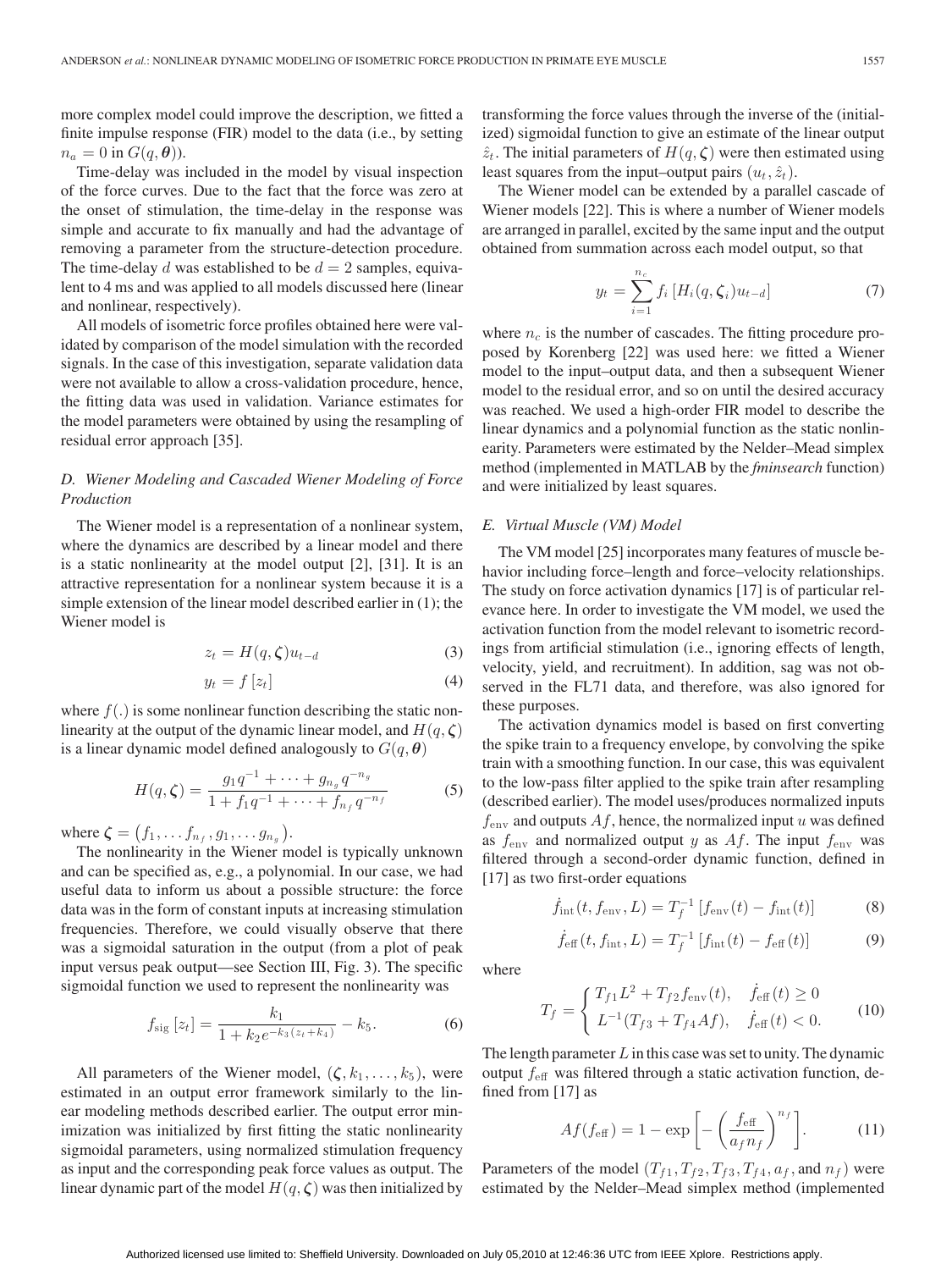

Fig. 3. Nonlinear features in the lateral rectus isometric force profiles. (a) Saturation in force profiles modeled by a sigmoidal function. (b) Normalized force activation dynamics, showing increasing rate of response with stimulation frequency. (c) Comparison of normalized force decay and activation dynamics (where the decay curves are reversed in sign and aligned on the time axis for an effective visual comparison with activation).

in MATLAB by the *fminsearch* function) and parameters were initialized from the values in [17].

#### *F. Bobet and Stein Modeling of Force Production*

The Bobet and Stein model of force production [36] is a sequence of a linear transfer function, a static nonlinearity and a time-varying linear transfer function. The equations for the Bobet and Stein model used here are the discrete versions, which are given in [23]; the input first-order linear filter represents calcium dynamics (note that where possible the original notation is kept)

$$
c_t = T u_{t-d} + a_1 c_{t-1} \tag{12}
$$

where  $c_t$  is the calcium transient at sample time t, T is the sample time and we have explicitly introduced the sample delay  $d$  into the Bobet and Stein model description. The static nonlinearity represents the number of available cross-bridge sites

$$
q_t = \frac{c_t^n}{c_t^n + k_0^n} \tag{13}
$$

where  $k_0$  and n are muscle-specific constants. The output timevarying first-order linear filter gives the proportion of attached cross-bridges

$$
f_t = T b_t^{(1)} q_t + b_t^{(2)} f_{t-1}.
$$
 (14)

We note that there are typographical errors in the specification of (14) in [23] that are corrected here using the original continuoustime model specified in [36]. The gain and time constant of the output filter are time-varying and the relevant parameters  $b_t^{(1)}$ and  $b_t^{(2)}$  are given by

$$
b_t^{(1)} = b_0 \left( 1 - \frac{b_1 f_{t-1}}{B} \right)^2 \tag{15}
$$

$$
b_t^{(2)} = e^{-b_t^{(1)}T} \tag{16}
$$

where the parameter  $b_1$  was constrained to lie in the range (0,1), as specified in [36]. Finally, the output is scaled by a gain parameter  $B$ , so that muscle force is given by

$$
y_t = Bf_t. \tag{17}
$$

The model comprised six parameters in total  $(a_1, n, k_0,$  $b_0, b_1$ , and B). The parameters were estimated using the Nelder–Mead simplex method (implemented in MATLAB by the *fminsearch* function). As in [23] the parameters were initialized by hand. To implicitly constrain the range of the parameter  $b_1$ , the actual parameter obtained in the estimation procedure was  $\overline{b}_1$ , which is

$$
b_1 = \frac{1}{e^{-\bar{b}_1} + 1} \tag{18}
$$

where  $\bar{b}_1 \in (-\infty, \infty)$ , which ensured that  $b_1 \in (0, 1)$ .

# *G. Bartha and Thompson Modeling of Force Production*

The Bartha and Thompson model of force production [24], [26] is a representation of muscle contraction based on the underlying (calcium) kinetics that activates the motor units. The full model consists of two parts: a model of isometric force production by a single motor unit; and a model of how the total isometric force for all motor units becomes dynamic whole muscle force, depending on the lumped properties of length and velocity. As we are modeling isometric muscle force data, we use only the first component of the model scaled by the number of motor units to become whole-muscle isometric force. The description of the Bartha and Thompson model presented here is taken from a reimplementation of the model described in [27].

The isometric component of the Bartha and Thompson model converts an arbitrary train of spikes into a time-varying isometric force. The model takes as input a Boolean value spike train  $\mathbf{s} = (s_1, \ldots, s_N)$ ; each individual value  $s_t = 0$  or 1 of the timeseries of spikes denotes either the presence or absence of an action potential at sample time  $t$ . Each spike then affects the muscle by releasing an activating substance, some of which becomes bound by the muscle and thereby produces muscle force. Activator kinetics are represented in continuous-time by the following two equations derived from [37]

$$
\dot{A}(t) = -k_1 \left( 1 - \frac{B(t)}{B_m} \right) A(t) - k_2 \qquad \left( \frac{A(t)}{A(t) + A_{k_2}} \right) A(t) + \left( 1 - \frac{A(t)}{A_m} \right) R(t) \tag{19}
$$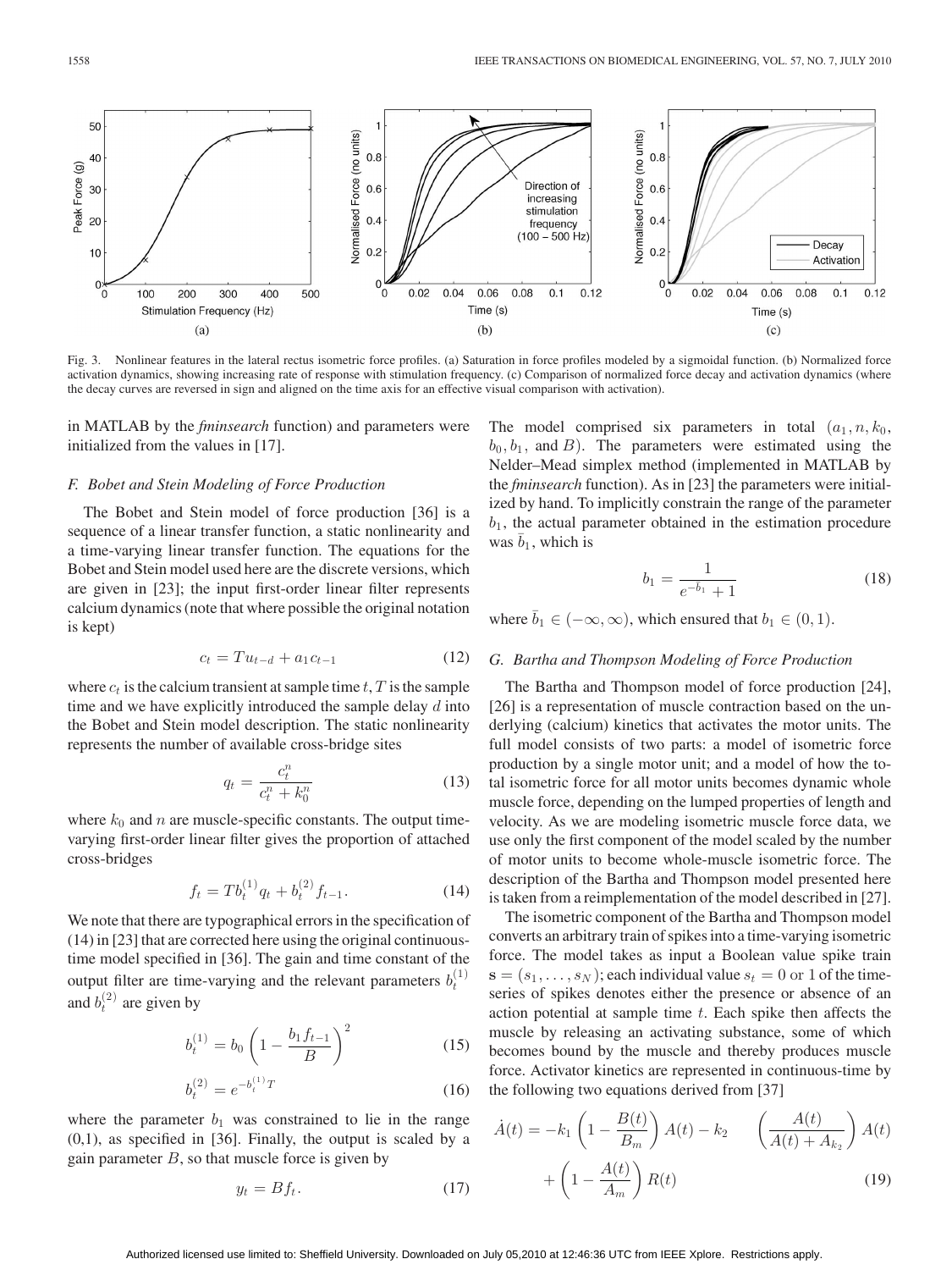$$
\dot{B}(t) = k_1 \left( 1 - \frac{B(t)}{B_m} \right) A(t) - k_3 \left( \frac{A_{k_3}}{A_{k_3} + A(t)} \right) B(t) \tag{20}
$$

where  $A(t)$  is the concentration of activator in the sarcoplasm that is available for binding,  $B(t)$  is the concentration of activator bound to the myofilaments,  $k_1$ ,  $k_2$ , and  $k_3$  are rate constants, and  $A_k$ ,  $A_k$ ,  $A_m$ , and  $B_m$  are constants introducing various saturating nonlinearities into the system. The term  $R(t)$  describes the release of activator by action potentials delivered at  $t_i = t_1, t_2, \ldots$ 

$$
R(t) = \sum_{i} A_{b} f(t_{\text{ipi}}[i]) \delta(t - t_{i})
$$
\n(21)

$$
t_{\rm ipi}[i] = t_i - t_{i-1}
$$
\n(22)

$$
f(t_{\rm{ipi}}) = 1 + f_{\rm{max}} \left(\frac{t_{\rm{ipi}}[i]}{t_{\rm{max}}}\right)^2 \exp\left[2\left(1 - \frac{t_{\rm{ipi}}[i]}{t_{\rm{max}}}\right)\right]
$$
(23)

where  $A_b$  is the baseline level of activator release (i.e., with no facilitation),  $t_{\text{ipi}}[i]$  is the time interval between two neighboring spike stimuli, and  $f_{\text{max}}$  and  $t_{\text{max}}$  parameterize a nonlinear "facilitation" factor  $f(t_{\text{ipi}})$ , which is a function of the interpulse interval  $t_{\text{ipi}}$ . The isometric force  $f(t)$  exerted by a motor unit is proportional to the concentration of bound activator  $f(t) = cB(t)$ , where c is an empirically determined constant for a single motor unit. Then whole muscle isometric force

$$
y(t) = CB(t) \tag{24}
$$

is the single unit isometric force  $f(t)$  scaled by the total number of number of motor units  $n$ , which is included in the constant  $C = nc$ .

Model parameters were estimated using the Nelder–Mead simplex method, as for the Bobet and Stein model. The model description required the use of the raw spike train as input; therefore, the model output was resampled to 500 Hz after simulation for the purpose of fitting to the FL71 data. The parameters were initialized using the estimates from optimized values [27, Table II] for retractor bulbi muscle.

#### *H. Nonlinear Input–output Modeling of Force Production*

The deterministic NARX model is a general dynamic descriptor of discrete-time nonlinear systems [30]

$$
y_t = l(y_{t-1}, \dots, y_{t-n_y}, u_{t-1-d}, \dots, u_{t-n_u-d})
$$
  
=  $l(\psi_t)$  (25)

where  $\psi_t = [y_{t-1}, \dots, y_{t-n_y}, u_{t-1-d}, \dots, u_{t-n_u-d}]$  and  $l(.)$  is a nonlinear function. The nonlinear function  $l(.)$  is typically described by a set of weighted basis functions, such as polynomials, wavelets or radial basis functions. Here, the input–output signals (in the NARX model) were transformed by polynomial basis functions  $\phi_i(.)$ , so that the system output was represented by the model

$$
y_t = \sum_{j=1}^{n_m} w_j \phi_j(\psi_t)
$$
 (26)

where  $w_i \in \mathbb{R}$  is an NARX model parameter and  $n_m$  is the number of basis functions used to describe the system.

Structure detection for the polynomial NARX model involves determining a number of parameters: the polynomial order  $n_p$ , the dynamic orders  $n_y$  and  $n_u$ , and the number of basis functions  $n<sub>m</sub>$  to include in the model description. In general, a searchspace of  $L$  possible basis functions is defined based on forming all the polynomial terms possible from the parameters  $n_p$ ,  $n_y$ , and  $n_u$ . Then, the basis functions are selected from this superset [38].

It is helpful to include prior information to simplify the structure detection procedure at the outset [39]. Hence, we fixed the dynamic order of the model  $n_y$  using the results obtained from the linear dynamic modeling (i.e.,  $n_y = 2$ , see Section III), similar to [40]. In addition, we used the prior information of the saturation effect shown in Fig.  $3(a)$ , to hypothesize that the force curves would be well described by either a quadratic or cubic function. Hence, we restricted this investigation to a comparison of linear, quadratic and cubic polynomial models, i.e.,  $n_p = 1, 2, 3$  (where  $n_p = 1$  corresponds to the linear case, described earlier).

In principle, the basis functions of the NARX model can be detected using a forward regression method such as the forwardregression orthogonalization (FRO) algorithm [41], which is computationally efficient for selecting models from large initial sets of basis functions. In practice, we found that application of the FRO algorithm gave relatively poor model fits (based on visual inspection of the resulting model simulation). Related problems in using the FRO algorithm (selection of suboptimal models) have been noted elsewhere [42], inspiring various modifications [43], [44]. Hence, for structure detection, here we took advantage of the low model order to conduct an exhaustive hierarchical search, which ordered the model terms by significance. Specifically, the set of selected model terms M was iteratively ordered by: 1) evaluating each unselected term's contribution to reducing the SSE; 2) selecting the term corresponding to the minimum SSE; and then 3) repeating for the remaining terms. The SSE was obtained from numerical minimization of the output error cost function  $F = \sum_{t=1}^{N} (y_t - \hat{y}_t)^2$  w.r.t. the NARX model parameters, where  $\hat{y}_t$  was the NARX model prediction.<sup>2</sup> Cost function minimization was performed using the Nelder–Mead simplex method (implemented in MATLAB by the function *fminsearch*) and parameters were initialized using least squares. The structure-detection procedure is described in Algorithm 1.

Algorithm 1 is computationally slower than FRO but is feasible in this case because of the small search space (i.e., because the model orders  $n_y, n_u$ , and  $n_p$  are small). This approach is related to that of [45], who reported that use of the simulated prediction error, rather than one-step-ahead errors (as used in FRO), can lead to improved model selection.

A preliminary investigation using the FRO algorithm showed that the linear terms  $y_{t-1}$ ,  $y_{t-2}$ , and  $u_{t-1}$  consistently dominated structure selection. Hence, to initialize the structure-detection

<sup>&</sup>lt;sup>2</sup>This method of estimating the model parameters assumes an output error framework, hence the resulting nonlinear model would more correctly be called a nonlinear output error (NOE) model [29]. However, we retain the more familiar NARX label for simplicity.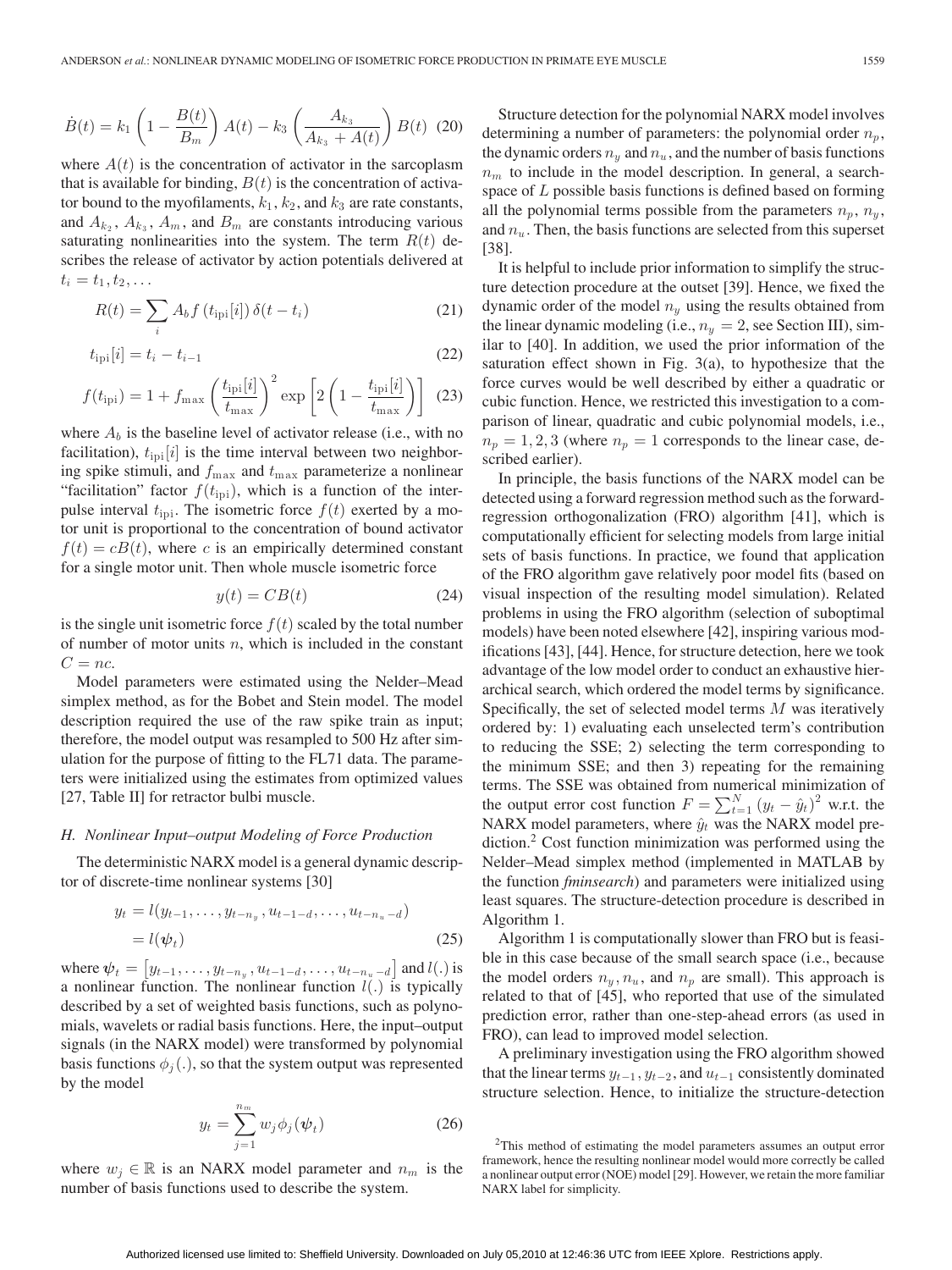| Algorithm 1 Structure detection procedure for the NARX |  |  |  |  |
|--------------------------------------------------------|--|--|--|--|
| model                                                  |  |  |  |  |

- 1:  $M =$  Unordered set of all L model terms
- 2:  $M =$ Ordered set of initial selected model terms
- 3:  $M^c = \mathcal{M} \setminus M$  {Ordered set of unselected terms}
- 4: for  $j = 1$  to L do
- **for**  $i = 1$  to  $L j + 1$  **do** 5:
- $M_{\text{Test}} = M \cup M_i^c$  {Include the *i*<sup>th</sup> element of  $M^c$  in 6: the test model}
- $7<sup>1</sup>$  $SSE_i = min[F(M_{Test})]$  {Evaluate the sum-of-squared error (SSE) for model  $M_{\text{Test}}$  using cost function  $F(.)$
- end for  $8:$
- $k = \text{index}[\min(\text{SSE})]$  {Find the index of the model term  $\mathbf{Q}$ corresponding to the minimum in the SSE vector.
- $M = M \cup M_k^c$  {Add chosen term to the model set}  $10:$
- $M^c = M^c \setminus M^c_k$  {Remove chosen term from the model  $11:$ set complement}
- $12:$  end for

procedure in Algorithm 1, we fixed the initial model M as these same linear terms. The set of model terms M produced by Algorithm 1 was an ordered set of all terms (ordered by significance). To obtain a parsimonious description, we truncated these ordered terms by visual inspection of the SSE curve, and thereby fixed the final number of model terms  $n_m$ .

### III. RESULTS

## *A. Features of Nonlinearity*

The need for nonlinear modeling of the force curves is clearly shown by a preliminary analysis. The dataset used here comprises force signals recorded from constant stimulation frequency inputs. Therefore, the saturation effect on force magnitude can be observed by plotting the stimulation frequency versus peak force directly from the data, shown in Fig. 3(a). The saturation effect is modeled in Fig. 3(a) by a sigmoidal function of the form given in (6), which produces a good fit.

In addition, the output of a linear system to a constant input, when normalized by the magnitude of the response at a fixed-time point, should be the same for different magnitudes of the input (assuming initial conditions are zero). Therefore, we normalized the FL71 force profiles by each response magnitude at 120 ms; this revealed that the rate of response increased with stimulation frequency, shown in Fig.  $3(b)$ .<sup>3</sup> Whereas the saturation effect appears to be a static nonlinearity, the varying rate of response revealed in Fig. 3(b) suggests that there is also a dynamic nonlinearity in the muscle dynamics.

Last, the time constants in the activation portion of the force responses do not appear to be the same as the decay portion, excepting the high frequency of stimulation at 500 Hz [see Fig. 3(c)]. This implies that a linear model would not fit the data

well at individual lower frequencies of stimulation. Another striking feature of the decay curves is that, unlike the activation curves, the time constants appear similar across all responses.

#### *B. Linear Modeling Results*

The 2 pole 1 zero model structure has been shown to give good fits to oculomotor muscle force [33], [34]. However, those results were obtained from fitting single responses. Here, we also found that fitting separate models to individual force curves gave reasonable results at high frequency [see Fig. 4(a)]. At low frequency, the fits were poor due to the fact that activation and decay time constants were apparently different (as mentioned earlier).

When the 2 pole 1 zero model was fitted across the entire set of force curves, the results degraded. In accordance with a saturation effect, the linear model over-predicted the amplitude of the 100 Hz and 500 Hz force curves and under-predicted the 200 and 300 Hz force curves, which is shown in Fig. 4(b). The linear model had a variance accounted for  $(VAF) = 0.888$ . The 2 pole 1 zero model was fitted to the stimulation section only because fitting to the entire duration of each force signal resulted in an unstable model. In addition, the FIR model (of order  $n_b = 30$ , chosen to be high order where the response had decayed to zero) gave similar fits to the 2 pole 1 zero model [see Fig. 4(c)], which implied that more complex, higher order models would not give any significant improvement (the VAF of the FIR model was 0.898).

# *C. Wiener and Cascaded Wiener Modeling Results*

We fitted the Wiener model using both a transfer function to describe the dynamics and a high-order FIR model. For the transfer function approach, following on from the linear modeling, we used a 2 pole 1 zero dynamic model in combination with a sigmoidal function as described in Section II. For the FIR approach, we fitted a model of order  $n_b = 30$ , with a third-order polynomial as the static nonlinearity (which we also compared against higher order polynomials with no significant improvement). Each model was comparable in accuracy (VAFs of 0.965 and 0.953 for the transfer function and FIR cases, respectively). Both Wiener models gave improved results compared to the linear model in terms of describing the saturation but did not accurately describe the dynamics (results not shown). We extended the FIR Wiener model by adding in parallel cascades, where in each cascade the FIR model was of order  $n_b = 30$  and the polynomial was of third order. We added in additional cascades until the sum-of-squared error began to flatten, which took six cascades. We found that this improved the results in terms of increasing the fit accuracy ( $VAF = 0.994$ ). However, the disadvantage was that there were a large number of parameters in the resulting model (34 parameters in each cascade, resulting in a total of 204 parameters for the complete model). In addition, the model was not smooth in the response unlike the subsequent nonlinear models that we fitted [shown in Fig. 5(a)]. Potentially, this problem could have been resolved via regularization, however, with such a large number of parameters in the model this proved difficult to achieve without degrading the fit. Due to the

<sup>&</sup>lt;sup>3</sup>For the illustration in Fig. 3(b), each force profile was smoothed by application of a forward-backward pass of a Butterworth filter (fifth-order, cutoff frequency 50 Hz), in order to remove the oscillatory features in the 100 Hz response and provide a more effective visual comparison.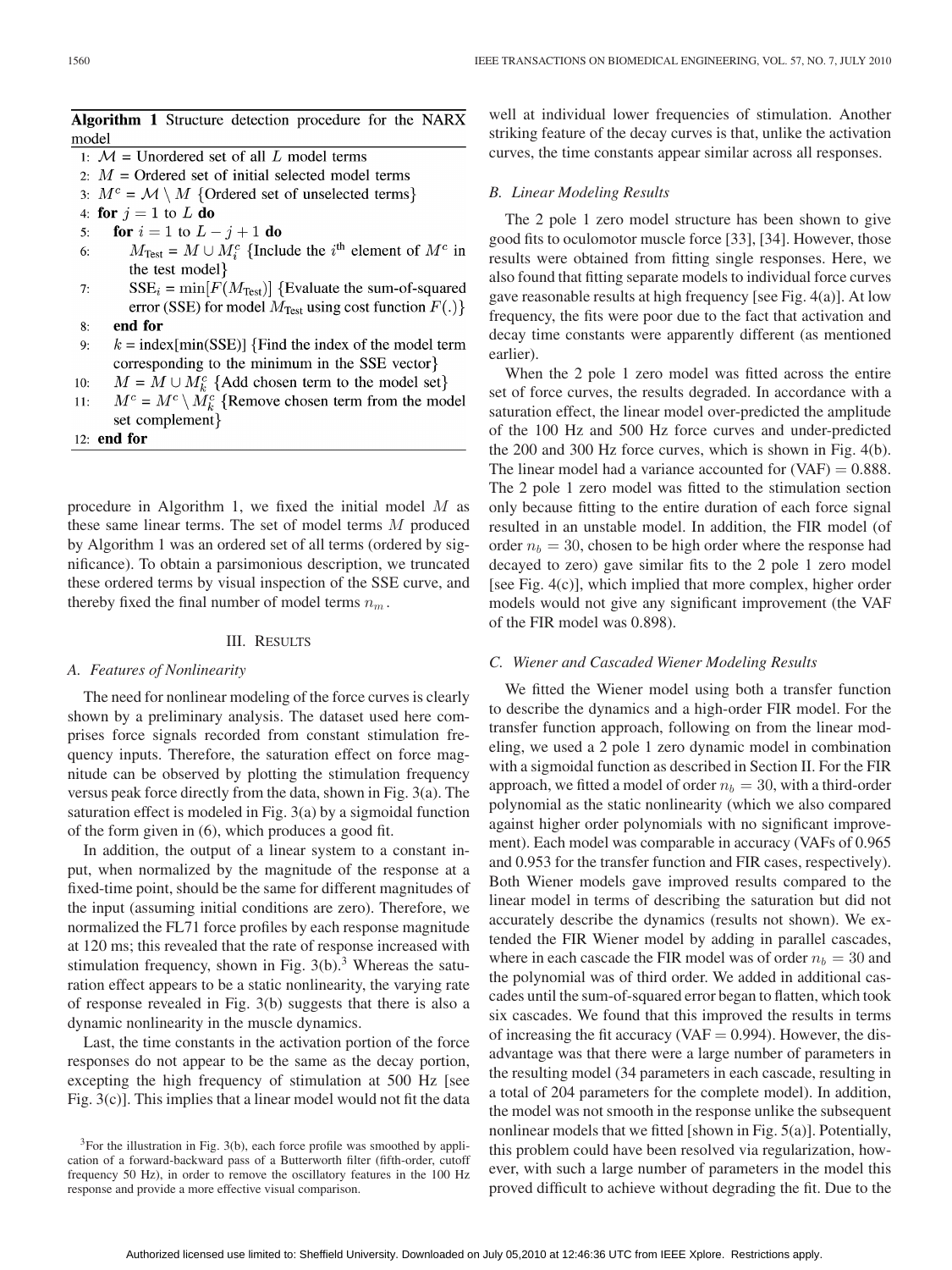

Fig. 4. Linear model simulations in comparison to experimental recordings of muscle force. (a) Separate linear models for each frequency of stimulation. (b) Single linear model, where the structure is 2 pole 1 zero. (c) Single linear model, where the structure is FIR.



Fig. 5. Nonlinear model simulations in comparison to experimental recordings of muscle force. (a) Parallel cascade model. (b) VM model. (c) Bobet and Stein model. (d) Bartha and Thompson model. (e) Quadratic NARX model. (f) Cubic NARX model.

large complexity of the model, we did not pursue this line of investigation further.

the Wiener model. The VM model was not as accurate as the parallel cascade model but had reduced complexity and gave a smoother output, qualitatively more similar in form to the true data [simulation of the VM model shown in Fig. 5(b)].

#### *D. VM Modeling Results*

The activation function in the VM model represents a static nonlinearity, originally derived from observations of saturation in mammalian skeletal muscle [46], and therefore, similar in functional form to the saturation effect observed here [compare [46, Fig. 4] with Fig.  $3(a)$ ]. The model structure of secondorder dynamics followed by a static-saturation function is very similar to the 2 pole 1 zero Wiener model discussed earlier. The VAF of the VM model was 0.982 and so improved on

# *E. Bobet and Stein Modeling Results*

The structure of the Bobet and Stein model was predefined, and hence, only the parameters were adjusted here, by nonlinear estimation. The time constant of the input filter (representing calcium dynamics) was estimated as 7.1 ms, which is fast, reflecting the rapid rise of force in the rectus muscle. The order of the nonlinearity  $n$  was estimated to be 4.8. This is higher than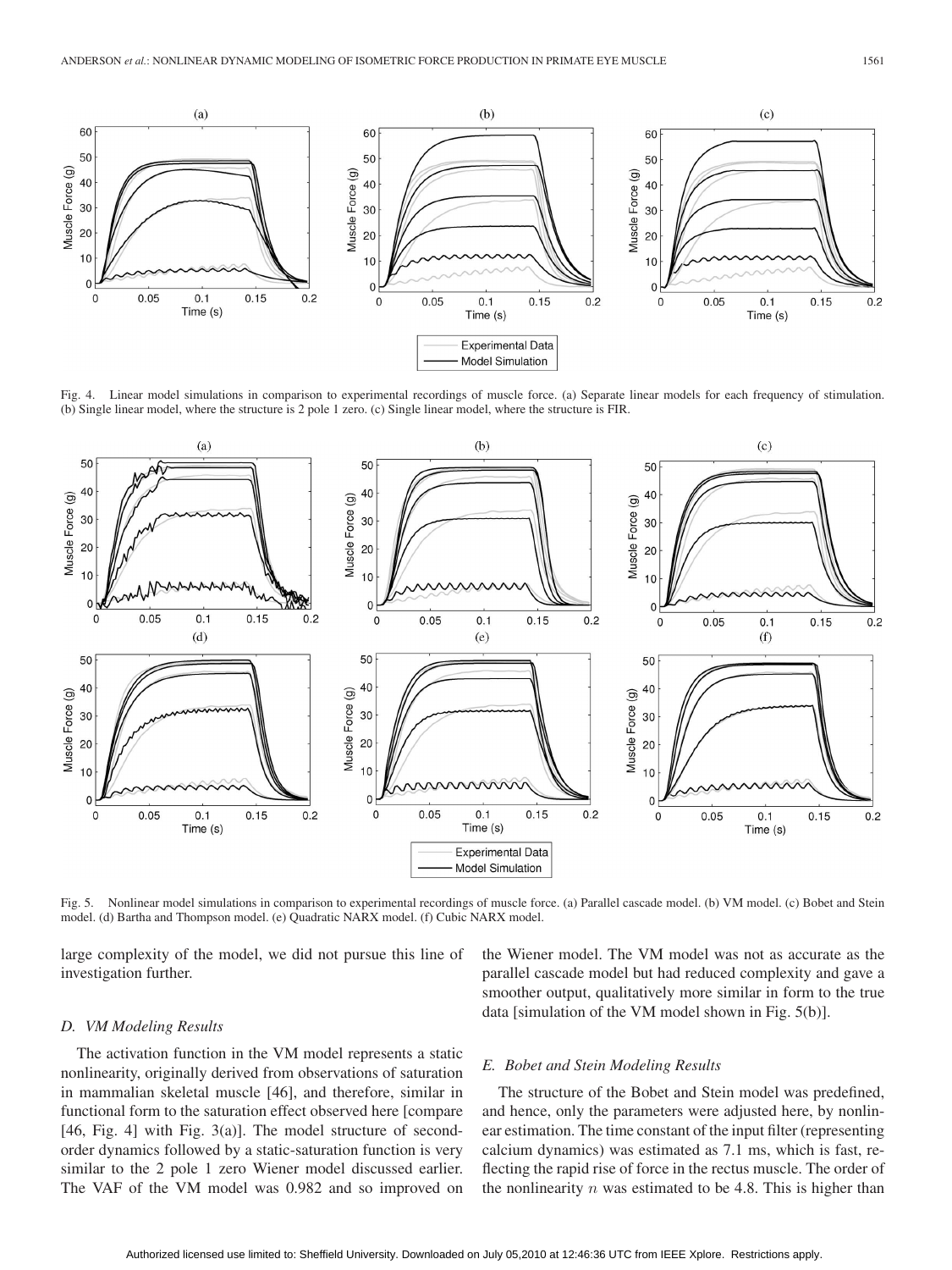TABLE I MODEL TERMS WITH CORRESPONDING PARAMETER ESTIMATES AND VARIANCES FOR A SUBSET OF THE IDENTIFIED MODELS

|               | <b>Term</b>         | Param.              | Param. Est. (Var.)                                 |
|---------------|---------------------|---------------------|----------------------------------------------------|
| <b>VM</b>     |                     | $T_{f1}$            | $7.932 \times 10^{-3}$ $(1.92 \times 10^{-8})$     |
| Model         |                     | $\mathcal{T}_{f2}$  | $9.192 \times 10^{-3}$ (3.36 $\times 10^{-7}$ )    |
|               |                     | $T_{f3}$            | $2.887 \times 10^{-2}$ $(1.30 \times 10^{-5})$     |
|               |                     | $T_{f4}$            | $1.051 \times 10^{-2}$ $(1.46 \times 10^{-6})$     |
|               |                     | $a_f$               | $0.1848~(2.15~\times 10^{-4})$                     |
|               |                     | $n_f$               | 1.931 $(3.76 \times 10^{-3})$                      |
| <b>Bobet</b>  |                     | $a_1$               | $0.7530(9.77 \times 10^{-5})$                      |
| and           |                     | $\boldsymbol{n}$    | 4.781 $(1.44 \times 10^{-2})$                      |
| <b>Stein</b>  |                     | $k_0$               | 1.464 $(3.41 \times 10^{-3})$                      |
| Model         |                     | $b_0$               | 77.47 (5.03)                                       |
|               |                     | $b_1$               | $3.032 \times 10^{-5}$ (7.98 $\times 10^{-10}$ )   |
|               |                     | $\boldsymbol{B}$    | 45.07 (8.21 $\times$ 10 <sup>-2</sup> )            |
| <b>Bartha</b> |                     | $\overline{k_1}$    | 97.68(1.69)                                        |
| and           |                     | $k_2$               | 305.8 (11.6)                                       |
| Thomp.        |                     | $k_3$               | 101.4 (3.09)                                       |
| Model         |                     | $\boldsymbol{c}$    | 62.06 (0.129)                                      |
|               |                     | $A_m$               | 2.572 $(2.86 \times 10^{-2})$                      |
|               |                     | $\mathcal{B}_m$     | $0.9942(8.39\times10^{-5})$                        |
|               |                     | $A_b$               | $9.302 \times 10^{-2}$ (5.08 $\times 10^{-7}$ )    |
|               |                     | $\mathcal{A}_{k_2}$ | $2.376 \times 10^{-4}$ $(2.32 \times 10^{-10})$    |
|               |                     | $A_{k_3}$           | $8.072 \times 10^{-2}$ (5.64 $\times 10^{-6}$ )    |
|               |                     | $f_{\mathfrak{m}}$  | 5.082 $(2.42 \times 10^{-3})$                      |
|               |                     | $t_m$               | $3.825 \times 10^{-3}$ (2.96 $\times 10^{-9}$ )    |
| Quad.         | $y_{t-1}$           | $w_1$               | $\frac{1.6722}{(5.96 \times 10^{-6})}$             |
| <b>NARX</b>   | $y_{t-2}$           | $w_2$               | $-0.70100(3.68 \times 10^{-6})$                    |
| Model         | $u_{t-3}$           | $w_3$               | $0.60582 \times 10^{-3}$ $(1.26 \times 10^{-7})$   |
|               | $u_{t-4}^2$         | $w_4$               | $-3.3251 \times 10^{-5} (9.47 \times 10^{-13})$    |
|               | $u_{t-3}u_{t-4}$    | $w_5$               | $2.6848 \times 10^{-5} (9.45 \times 10^{-13})$     |
| Cubic         | $y_{t-1}$           | $w_1$               | $1.1966(1.12 \times 10^{-5})$                      |
| <b>NARX</b>   | $y_{t-2}$           | $w_2$               | $-0.30353(5.69 \times 10^{-6})$                    |
| Model         | $u_{t-3}$           | $w_3$               | $2.1884 \times 10^{-3}$ (6.78 $\times 10^{-8}$ )   |
|               | $u_{t-3}^3$         | $w_4$               | $9.9258 \times 10^{-9} (7.39 \times 10^{-19})$     |
|               | $y_{t-1}u_{t-3}$    | $w_5$               | $2.3645 \times 10^{-3}$ $(1.38 \times 10^{-10})$   |
|               | $y_{t-1}^2 u_{t-3}$ | $w_6$               | $-3.2171 \times 10^{-5}$ (5.97 $\times 10^{-14}$ ) |
|               | $y_{t-2}u_{t-3}^2$  | $w_7$               | $2.1518 \times 10^{-6}$ $(1.10 \times 10^{-15})$   |
|               | $y_{t-2}^2 u_{t-3}$ | $w_8$               | $2.3126 \times 10^{-5}$ $(1.06 \times 10^{-14})$   |
|               | $y_{t-2}u_{t-3}$    | $w_9$               | $-1.4618 \times 10^{-3} (5.96 \times 10^{-11})$    |
|               | $y_{t-1}u_{t-3}^2$  | $w_{10}$            | $-2.8328 \times 10^{-6} (4.46 \times 10^{-16})$    |

previously found in the muscle model of human ankle dorsiflexion [23], where *n* was in the range 3.1–3.6. The parameter  $b_1$ was estimated as  $b_1 = 3.032 \times 10^{-5}$ , which caused the timevarying term in (15) to always be close to zero. Hence, the time-varying output filter was close to constant and could have been replaced by a time-invariant filter with little loss of accuracy (where the filter time constant would have been 12.9 ms, a function of  $b_0$ ). All the Bobet and Stein model parameters are listed in Table I. The prediction accuracy of the Bobet and Stein model was high, with  $VAF = 0.985$ . A visual inspection of the model fits, shown in Fig. 5(c), shows that the rise of force does not exactly match the data, although the qualitative features of increasing rise time with stimulation frequency is described by the model, along with the saturation effect.

## *F. Bartha and Thompson Modeling Results*

Similar to the Bobet and Stein model, the model structure was predefined, and hence only the parameters were adjusted here. Most of the parameters were of similar magnitude to their initialized values taken from a fit to retractor bulbi muscle [27]. The main difference from the previous fit was the value of the parameter  $C$  that determines the overall magnitude of the isometric force. The current value for lateral rectus muscle force is approximately one hundred times larger than for retractor bulbi single unit force data, mainly attributable to the difference in scaling between whole muscle and single unit forces. The overall behavior of the model depends on a complex interplay between the various parameters, making it difficult to associate a model feature with a specific parameter. Instead, we observe that the fitted values used here result in a single unit twitch response approximately half the amplitude of that for retractor bulbi muscle, as a proportion of maximal possible isometric force. Tetanic tension also increases more slowly with firing frequency than found previously, reaching its peak value in lateral rectus muscle at 400–500 Hz, as opposed to ∼200 Hz for retractor bulbi muscle. Furthermore, the rise time to tetanus is roughly double that for retractor bulbi muscle, consistent with the smaller twitch response. A visual summary of the model fits, shown in Fig. 5(d), shows that the fitted force curves do not exactly match the data. However, qualitative features such as the change in rise time and maximal isometric force with stimulation frequency are captured well and are similar in fit quality to the Bobet and Stein model.

#### *G. Polynomial NARX Modeling Results*

The NARX model structure detection problem was focused on selecting a parsimonious set of model terms from a superset of possible basis functions. The dynamic order  $n_y$  was assumed to be second order, which was shown in the linear modeling to accurately describe the dynamics of individual force curves during stimulation. Two polynomial orders were investigated: quadratic and cubic, resulting in two separate NARX models. We studied the effect of varying the model parameter  $n_u$  for each NARX model (i.e.,  $n_u = 1$  and  $n_u = 2$ ). We found that for the quadratic model setting  $n_u = 1$  gave poor fits (results not shown). For the cubic model similar accuracy was obtained between setting  $n_u = 1$  and  $n_u = 2$  but  $n_u = 1$  resulted in a smaller set of model terms ( $n_m = 10$  for  $n_u = 1$  and  $n_m =$ 13 for  $n_u = 2$ ). The final model terms of each NARX model were selected by ordering the terms using Algorithm 1 and then truncating the model by visual inspection of the SSE curve, shown for each model in Fig. 6. The final selected NARX models had the following structure: 1) quadratic model  $n_y = 2$ ,  $n_u = 2$ ,  $n_p = 2$ ,  $n_m = 5$ ; and 2) cubic model  $n_y = 2$ ,  $n_u = 1$ ,  $n_p = 3$ ,  $n_m = 10$ . The parameter estimates for the quadratic and cubic NARX models are given in Table I and the model simulations are shown in Fig. 5(e) and (f), respectively.

The quadratic NARX model had fewer terms relative to the cubic NARX model and similar high accuracy VAFs  $= 0.989$ and 0.999, respectively. The striking feature of the quadratic NARX model was that it described the muscle force dynamics using only one nonlinear difference equation of five model terms with an accuracy similar to that of both the Bobet and Stein model (a time-varying model that uses six free parameters and six equations) and the Bartha and Thompson model (11 free parameters and 5 equations)—prediction accuracy of the models is compared directly in Fig. 7.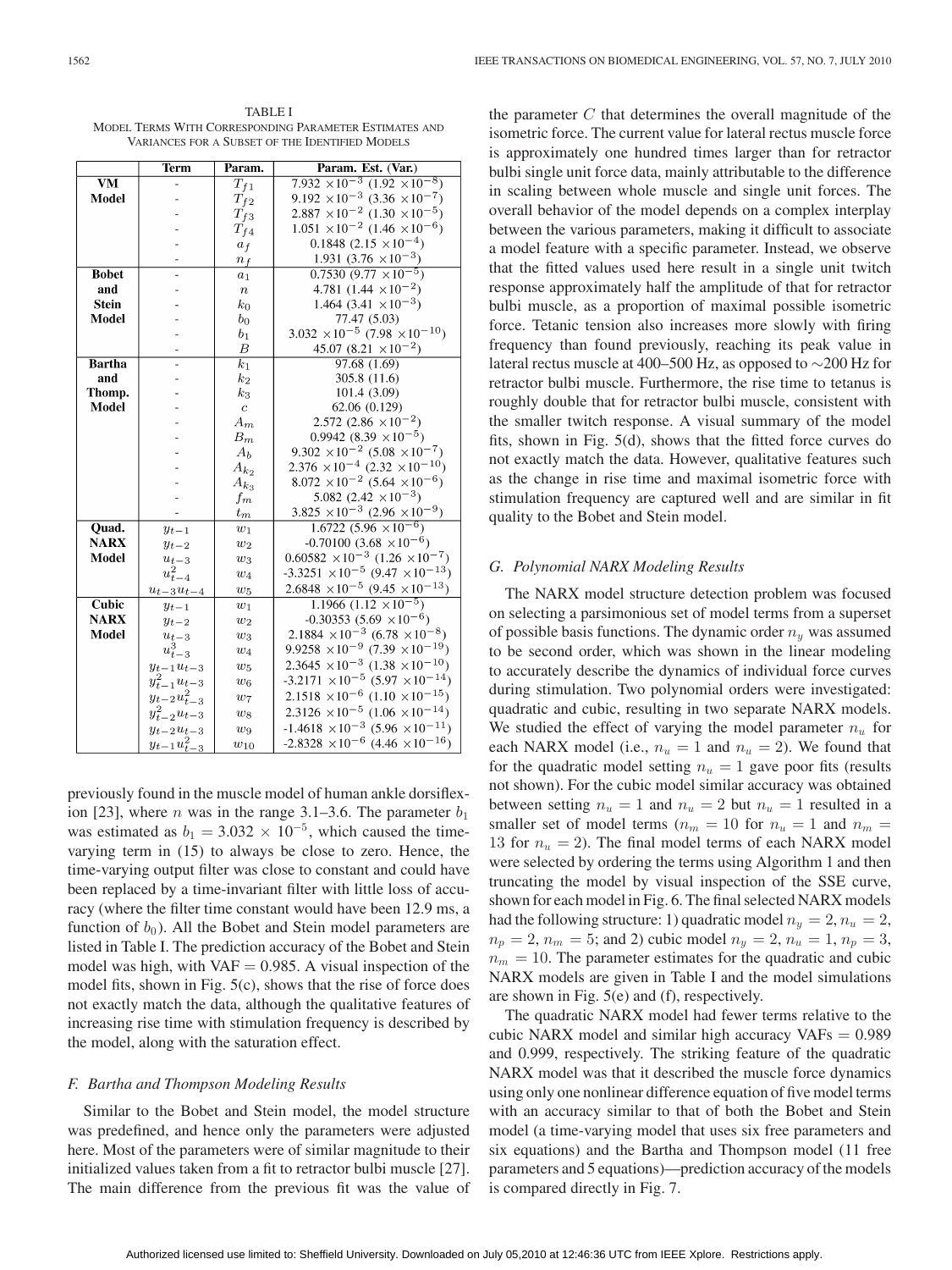

Fig. 6. Quadratic and cubic NARX models terms ordered by contribution to decreasing the SSE using Algorithm 1 (plot truncated at 14 terms for the cubic model).



Fig. 7. Comparison of model accuracy in terms of prediction error variance, where labels on the horizontal axis refer to linear model (L), Parallel Cascade model (PC), Virtual Muscle model (VM), Bobet and Stein model (B&S), Bartha and Thompson model (B&T), quadratic NARX model (QNARX), and cubic NARX model (CNARX).

Finally, the results suggest that the most accurate model was the cubic NARX model, which improved on the fit accuracy of all the other models, with an associated increase in number of terms (ten terms in the cubic NARX model compared to five in the quadratic NARX model).

#### IV. DISCUSSION

Nonlinearities in the oculomotor plant have only recently become the subject of systematic investigation [47]–[49], and are typically not included in models of eye movement control. Here, we attempted to model one particular source of plant nonlinearity, the relation between neural firing and isometric force in the lateral rectus muscle as described by Fuchs and Luschei [6]. We found that this relation could be well approximated by two different types of nonlinear model, one based on underlying physical processes, the other derived from a generic method for nonlinear plant identification (NARX) not previously used in the context of eye-movement control.

We discuss these findings first in relation to previous models of the oculomotor plant, then in connection with muscle modeling in general, and finally for their implications for future work on oculomotor control.

#### *A. Oculomotor Plant Models*

The relationship between changes in motoneuron firing rate and force production has been given relatively little attention in previous models of the oculomotor plant. Although Robinson [20] discussed in general terms the nonlinearities considered here, specific models have tended to use linear approximations either explicitly (e.g., [50]–[52]), or implicitly in lumped equations relating motoneuron firing-rate to eyemovements themselves [8]. To our knowledge, there has been no previous attempt to model isometric force production as measured by Fuchs and Luschei [6].

The striking inadequacy of a single linear model for fitting these data (see Figs. 4 and 7) seems puzzlingly incompatible with the general success of linear models in oculomotor control as a whole. However, there are a number of reasons why the force-production nonlinearity would not have been apparent in previous studies, and these throw light on its general significance for understanding oculomotor control.

First, a number of studies have focused on the mechanical portion of the oculomotor plant (see Fig. 1), that is the relation between the force applied to the globe and orbital tissues, and the resultant eye displacement [7]–[9], [33], [34], [53], [54]. It appears that this relation can be well approximated by a linear model for a significant part of the normal operating range. The contrast between linear and nonlinear portions of the plant are particularly visible in the effects of stimulation of the abducens nucleus in awake primates [5]. During and immediately after stimulation, eye-displacement is nonlinearly related to stimulation frequency in a manner similar to that described for isometric force [6]. After stimulation, when the neural signals to the lateral rectus are assumed to be unchanging, the return movements of the eye to its initial position can be well described by a linear model of plant mechanics [5]. Thus, oculomotor plant nonlinearities are to some extent confined to a portion of the plant, namely the processes converting neural input to muscle force (see Fig. 1).

Second, even when the entire plant is considered, these nonlinearities need not become apparent if only a limited range of eye-movements are being modeled. This can be seen in the present study, where the effects of a single stimulation frequency can be reasonably well fitted by a linear model specific to that frequency (see Fig. 4). Similarly, the relation between motoneuron firing rate and eye displacement can be approximated by separate linear models, each for a restricted range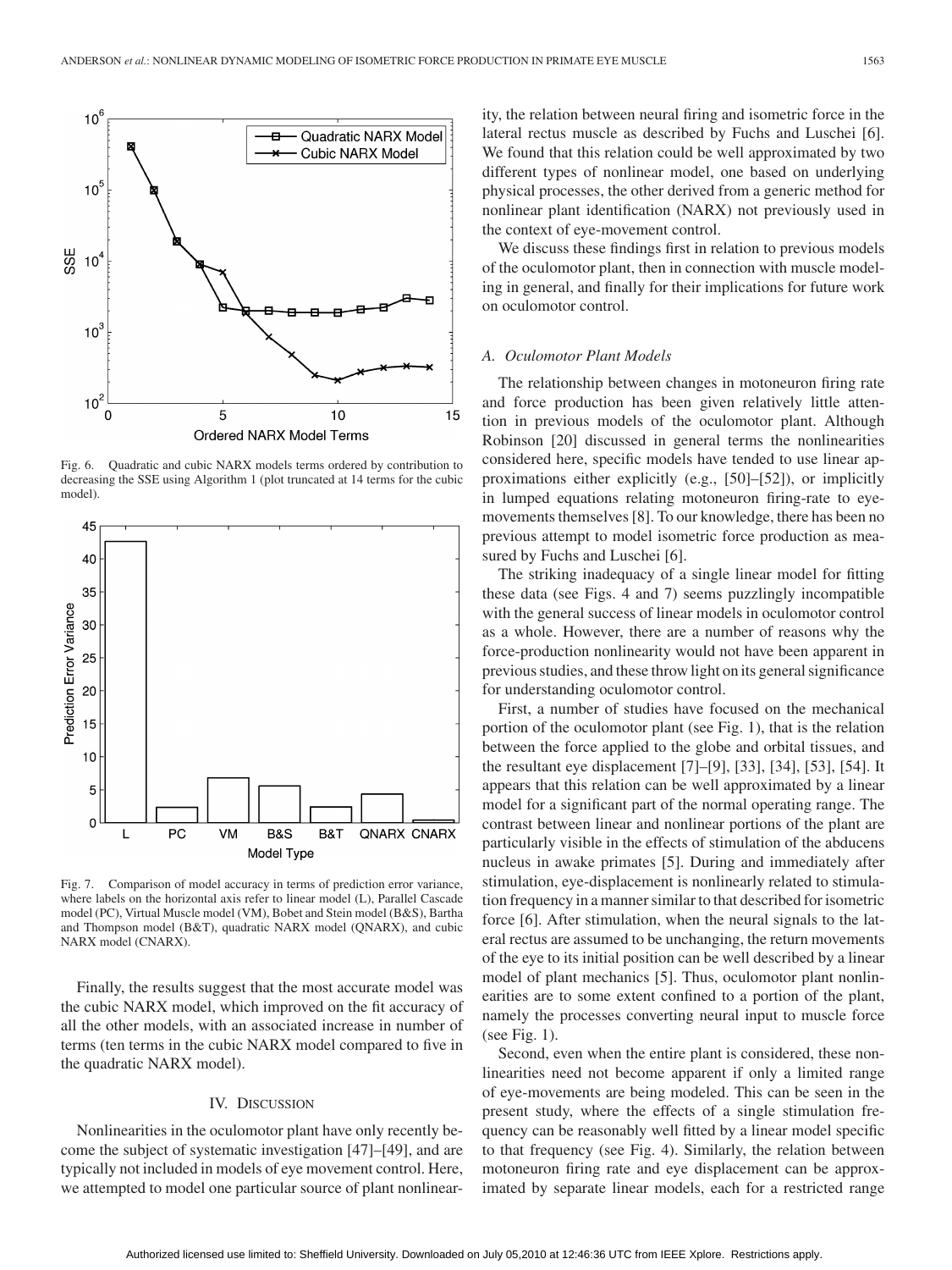of eye-movement velocities [4]. It seems likely that the linear equations relating motoneuron discharge to eye displacement found in the literature (e.g., [10], [55]–[57]) are at least in part due to their dealing with a restricted range of eye movements.

Finally, it has been shown in a much simpler control system that nonlinearities similar to those modeled here can be consistent with an overall linear relation between plant input and output, provided motoneurons are recruited appropriately [27], [28], [58]. A detailed distributed model of the nictitating membrane response, based on the earlier work of Bartha and Thompson [24], [26], incorporated a model of the retractor bulbi muscle (see Section II) with nonlinearities derived from the measurements of isometric force in individual motor units [59], which were very similar to those described here. Yet appropriate combinations of recruitment and rate coding could be shown to give an almost linear relation between total firing rate of the motoneuron pool and simulated nictitating-membrane displacement [27], a relation that subsequent EMG analysis suggested was achieved in practice [28]. If motoneuron firing were organized similarly for eye-movements, then the oculomotor plant would appear effectively linear to premotor structures and linear relationships between the firing rates of premotor neurons and eye displacement could be observed (e.g., [60]–[64]).

## *B. General Muscle Models of Isometric Force Production*

Previous modeling studies of the relation between muscle stimulation and isometric force have primarily concerned skeletal and cardiac muscle. The nonlinear dynamic processes involved in force production are known to include the release of calcium from the sarcoplasmic reticulum, calcium kinetics within the sarcoplasm, the interaction of calcium with troponin and hence cross-bridge formation, and the effects of cross-bridge formation on intrinsic muscle viscoelasticity (e.g., [65]). These processes are very complex, and there is no generally accepted model that relates them to overall muscle behavior (references in [27]). There are instead a large number of models available, which range from very detailed biological models that have many parameters but reflect underlying processes, to "blackbox" models with few parameters but no explicit relation to underlying processes (e.g., [66]–[68]).

The present study focused on the simpler end of this spectrum (though it should be noted that the Bartha and Thompson model has been shown to be compatible with a detailed crossbridge formulation [28]). Its main contribution is to show that nonlinear system identification can be applied successfully to the problem of isometric force production in eye muscle, giving fits to the data at least as good as those derived from approximations to physically based nonlinear dynamics (see Figs. 5 and 7). Although the nonlinear system identification approach has been applied extensively to engineered systems, it has received limited attention for muscle modeling [40], [69], [70]. To our knowledge, the NARX-type identification of muscle dynamics has never been compared and benchmarked against existing biophysical models.

It is clear from Fig. 5 that the quadratic NARX model [see Fig. 5(e)] has a pattern and magnitude of errors similar to that

of the VM, Bobet and Stein, and Bartha and Thompson models (see Fig.  $5(b)$ –(d)], for example, all these models fail to predict the slow rise time at intermediate stimulation frequencies. This suggests that the cubic NARX model, which does capture this behavior, models important system dynamics, which is missing from the other models, while retaining a relatively simple model description (ten parameters compared to, e.g., six in the case of the Bobet and Stein model). Although the quadratic NARX model was found to mimic (input) static nonlinearities, similar to terms that might be obtained from a (polynomial) generalized Hammerstein model, the modeling procedure did not lead to selection of cross-product input–output terms representing essentially dynamic nonlinearities (such as dissipation with quadratic dependence on state variables). Our results indicate that capturing such dynamic nonlinearities will be important for accurate modeling of force production. It also indicates that the nonlinear processes present in the biophysically based models we consider (VM model, Bobet and Stein, and Bartha and Thompson) are inadequate to describe force production at varying stimulus frequency. It would be of great interest to understand the biophysical origin of the additional dynamic nonlinearities, which are required.

#### *C. Future Models of Oculomotor Control*

The study by Fuchs and Luschei [6] is one of the few investigations into the dynamics of force production in eye muscle. However, these data were not collected under conditions designed for the application of system identification techniques. Due to this, the data were not so useful for discriminating between different types of model—the nonlinear models investigated here all gave high VAFs, presumably because the fit error was dominated by the steady-state portion of the response (which was well described by each model). Therefore, while the models constructed here are useful as a formative investigation into the isometric nonlinearities of the primate extraocular muscles, it is clear that further data are required to improve computational descriptions in the future, as also emphasized in [47].

It was suggested earlier that appropriate recruitment of ocular motoneurons might present premotor structures with an oculomotor plant that appeared linear. Investigating this possibility in simulation requires the use of distributed models, in which individual ocular motoneurons and their muscle units are represented explicitly. Previous application of such a model to the control of static eye position suggests that in this simple case appropriate recruitment can indeed linearize the plant: although the active muscle force required to maintain the eye in a fixed position varies nonlinearly with eye position in the orbit, this can be achieved by recruitment of motor units of different strengths, each of which fires linearly with eye-position above its recruitment threshold [71].

How far oculomotor plant dynamics can be linearized in similar fashion could be explored by a distributed model that was extended to include the dynamic behavior of motor units. As noted earlier, a distributed model has been used for the dynamics of the nictitating membrane response [24], [26]–[28], and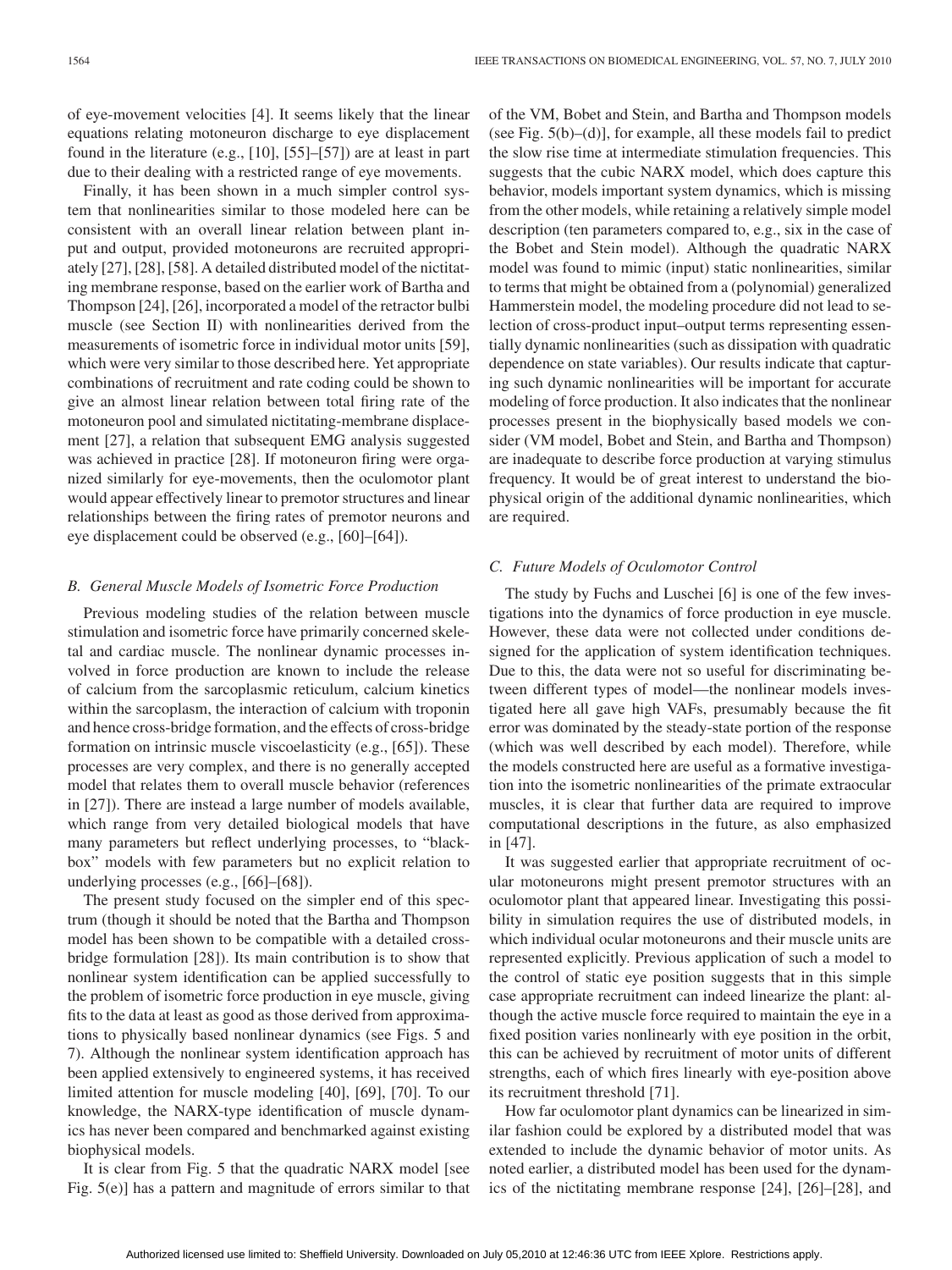it appears from the present results that its basic representation of force-production nonlinearities in the retractor bulbi muscle could be appropriately parameterized for primate extraocular muscles. Alternatively, the present work indicates individual motor units could be compactly represented by NARX functions. Data for individual motor units in rotatory extraocular muscles may help decide this issue [14], [72]. The model would also need to take into account additional sources of nonlinearity, such as the interaction between muscle activation, length and velocity, and the control signal to the antagonist muscle falling to zero, as it does for certain saccades [4].

The difficulties inherent in nonlinear control [73] point to the potential importance of plant linearization in biological systems [74], [75]. Understanding plant linearization in the relatively simple case of oculomotor control may throw light on any similar principles that are used for skeletal muscles.

#### **REFERENCES**

- [1] D. Robinson, "Is the oculomotor system a cartoon of motor control?" in *Oculomotor and Skeletal Motor System: Differences and Similarities* (ser. Progress in Brain Research), vol. 64. H.-J. Freund, U. Bttner, B. Cohen, and J. Noth, Eds. Amsterdam, The Netherlands: Elsevier, 1986, pp. 411– 417.
- [2] D. T. Westwick and R. E. Kearney, *Identification of Nonlinear Physiological Systems*. New York: Wiley, 2003.
- [3] R. H. S. Carpenter, *Movements of the Eyes*, 2nd ed. London, U.K.: Pion, 1988.
- [4] P. A. Sylvestre and K. E. Cullen, "Quantitative analysis of abducens neuron discharge dynamics during saccadic and slow eye movements," *J. Neurophysiol.*, vol. 82, pp. 2612–2632, 1999.
- [5] S. R. Anderson, J. Porrill, S. Sklavos, N. J. Gandhi, D. L. Sparks, and P. Dean, "Dynamics of primate oculomotor plant revealed by effects of abducens microstimulation," *J. Neurophysiol.*, vol. 101, pp. 2907–2923, 2009.
- [6] A. Fuchs and E. Luschei, "Development of isometric tension in simian extraocular muscle," *J. Physiol.*, vol. 219, no. 1, pp. 155–166, 1971.
- [7] D. A. Robinson, "The mechanics of human saccadic eye movement," *J. Physiol.*, vol. 174, pp. 245–264, 1964.
- [8] S. Sklavos, J. Porrill, C. R. S. Kaneko, and P. Dean, "Evidence for wide range of time scales in oculomotor plant dynamics: Implications for models of eye movement control," *Vis. Res.*, vol. 45, pp. 1525–1542, 2005.
- [9] S. Sklavos, D. M. Dimitrova, S. J. Goldberg, J. Porrill, and P. Dean, "Long time-constant behaviour of the coulomotor plant in barbiturate anesthetized primate," *J. Neurophysiol.*, vol. 95, no. 2, pp. 774–782, 2006.
- [10] R. Ramachandran and S. G. Lisberger, "Transformation of vestibular signals into motor commands in the vestibuloocular reflex pathways of monkeys," *J. Neurophysiol.*, vol. 96, pp. 1061–1074, 2006.
- [11] G. Asmussen and U. Gaunitz, "Mechanical properties of the isolated inferior oblique muscle of the rabbit," *Pflugers Arch.*, vol. 392, pp. 183– 190, 1981.
- [12] N. H. Barmack, C. C. Bell, and B. G. Rence, "Tension and rate of tension development during isometric responses of extraocular muscle," *J. Neurophysiol.*, vol. 34, pp. 1072–1079, 1971.
- [13] K. N. Bishop, J. R. McClung, S. J. Goldberg, and M. S. Shall, "Anatomic and physiological characteristics of the ferret lateral rectus muscle and abducens nucleus," *J. Appl. Physiol.*, vol. 103, no. 5, pp. 1706–1714, 2007.
- [14] S. J. Goldberg, M. A. Meredith, and M. S. Shall, "Extraocular motor unit and whole-muscle responses in the lateral rectus muscle of the squirrel monkey," *J. Neurosci.*, vol. 18, no. 24, pp. 10 629–10 639, 1998.
- [15] J. Stelling and A. McVean, "The contractile properties and movement dynamics of pigeon eye muscle," *Pflugers Arch.*, vol. 412, pp. 314–321, 1988.
- [16] Y. Yamanaka and P. Bach-y Rita, "Relations between extraocular muscle contraction and extension times in each phase of nystagmus," *Exp. Neurol.*, vol. 27, no. 1, pp. 57–65, 1970.
- [17] I. Brown and G. Loeb, "Measured and modeled properties of mammalian skeletal muscle: IV. Dynamics of activation and deactivation," *J. Muscle Res. Cell Motil.*, vol. 21, no. 1, pp. 33–47, 2000.
- [18] A. Buller and D. Lewis, "The rate of tension development in isometric tetanic contractions of mammalian fast and slow skeletal muscle," *J. Physiol. (Lond.)*, vol. 176, pp. 337–354, 1965.
- [19] S. Cooper and J. C. Eccles, "The isometric responses of mammalian muscles," *J. Physiol. (Lond.)*, vol. 69, pp. 377–385, 1930.
- [20] D. Robinson, "Models of the mechanics of eye movements," in *Models of Oculomotor Behaviour*, B. Zuber, Ed. Boca Raton, FL: CRC Press, 1981, pp. 21–41.
- [21] P. Dean and J. Porrill, "Adaptive filter models of the cerebellum: computational analysis," *Cerebellum*, vol. 7, pp. 567–571, 2008.
- [22] M. J. Korenberg, "Parallel cascade identification and kernel estimation for nonlinear systems," *Ann. Biomed. Eng.*, vol. 19, no. 4, pp. 429–455, 1991.
- [23] J. Bobet, E. R. Gossen, and R. B. Stein, "A comparison of models of force production during stimulated isometric ankle dorsiflexion in humans," *IEEE Trans. Neural Syst. Rehabil. Eng.*, vol. 13, no. 4, pp. 444–451, Dec. 2005.
- [24] G. T. Bartha and R. F. Thompson, "Control of rabbit nictitating membrane movements: I. A computer model of the retractor bulbi muscle and the associated orbital mechanics," *Biol. Cybern.*, vol. 68, no. 2, pp. 135–143, 1992.
- [25] D. Song, G. Raphael, N. Lan, and G. E. Loeb, "Computationally efficient models of neuromuscular recruitment and mechanics," *J. Neural Eng.*, vol. 5, pp. 175–184, 2008.
- [26] G. T. Bartha and R. F. Thompson, "Control of rabbit nictitating membrane movements. II. Analysis of the relation of motoneuron activity to behavior," *Biol. Cybern.*, vol. 68, no. 2, pp. 145–154, 1992.
- [27] E. Mavritsaki, N. Lepora, J. Porrill, C. H. Yeo, and P. Dean, "Response linearity determined by recruitment strategy in detailed model of nictitating membrane control," *Biol. Cybern.*, vol. 96, no. 1, pp. 39–57, 2007.
- [28] N. F. Lepora, E. Mavritsaki, J. Porrill, C. H. Yeo, C. Evinger, and P. Dean, "Evidence from retractor bulbi EMG for linearised motor control of conditioned nictitating membrane responses," *J. Neurophysiol.*, vol. 98, pp. 2074–2088, 2007.
- [29] O. Nelles, *Nonlinear System Identification*. Berlin, Germany: Springer-Verlag, 2001.
- [30] I. J. Leontaritis and S. A. Billings, "Input-output parametric models for non-linear systems part 1: Deterministic nonlinear systems," *Int. J. Control*, vol. 2, pp. 303–328, 1985.
- [31] L. Ljung, *System Identification—Theory for the User*, 2nd ed. Upper Saddle River, NJ: Prentice-Hall, 1999.
- [32] L. Ljung, "Initialisation aspects for subspace and output error identification methods," presented at the 5th Eur. Control Conf., Cambridge, U.K., 2003.
- [33] H. Goldstein and R. Reinecke, "Clinical applications of oculomotor plant models," *Contemporary Ocular Motor and Vestibular Research: A Tribute to David A. Robinson; International Meeting, Eibsee 1993*, A. Fuchs, T. Brandt, U. Bttner, and D. Zee, Eds., Stuttgart, Georg Thieme Verlag, pp. 10–17, 1994.
- [34] H. P. Goldstein, C. J. Bockish, and J. M. Miller, "Muscle forces underlying saccades," *Invest. Ophthalmol. Vis. Sci.*, vol. 41, no. 4, pp. S315–S315, 2000.
- [35] B. Efron, "Bootstrap methods: Another look at the jackknife," *Ann. Statist.*, vol. 7, pp. 1–26, 1979.
- [36] J. Bobet and R. B. Stein, "A simple model of force generation by skeletal muscle during dynamic isometric contractions," *IEEE Trans. Biomed. Eng.*, vol. 45, no. 8, pp. 1010–1016, Aug. 1998.
- [37] R. B. Stein and E. Y.-M. Wong, "Analysis of models for the activation and contraction of muscle," *J. Theor. Biol.*, vol. 46, pp. 307–327, 1974.
- [38] R. Haber and H. Unbehauen, "Structure identification of nonlinear dynamic systems - a survey on input/output approaches," *Automatica*, vol. 26, pp. 651–667, 1990.
- [39] J. Sjoberg, Q. Zhang, L. Ljung, A. Benveniste, B. Delyon, P. Glorennec, H. Hjalmarsson, and A. Juditsky, "Nonlinear black box modeling in system identification: a unified overview," *Automatica*, vol. 31, no. 12, pp. 1691– 1724, 1995.
- [40] H. Gollee and K. J. Hunt, "Nonlinear modelling and control of electrically stimulated muscle: A local model network approach," *Int. J. Control*, vol. 68, no. 6, pp. 1259–1288, 1997.
- [41] S. Chen, S. A. Billings, and W. Luo, "Orthogonal least squares methods and their application to non-linear system identification," *Int. J. Control*, vol. 50, pp. 1873–1896, 1989.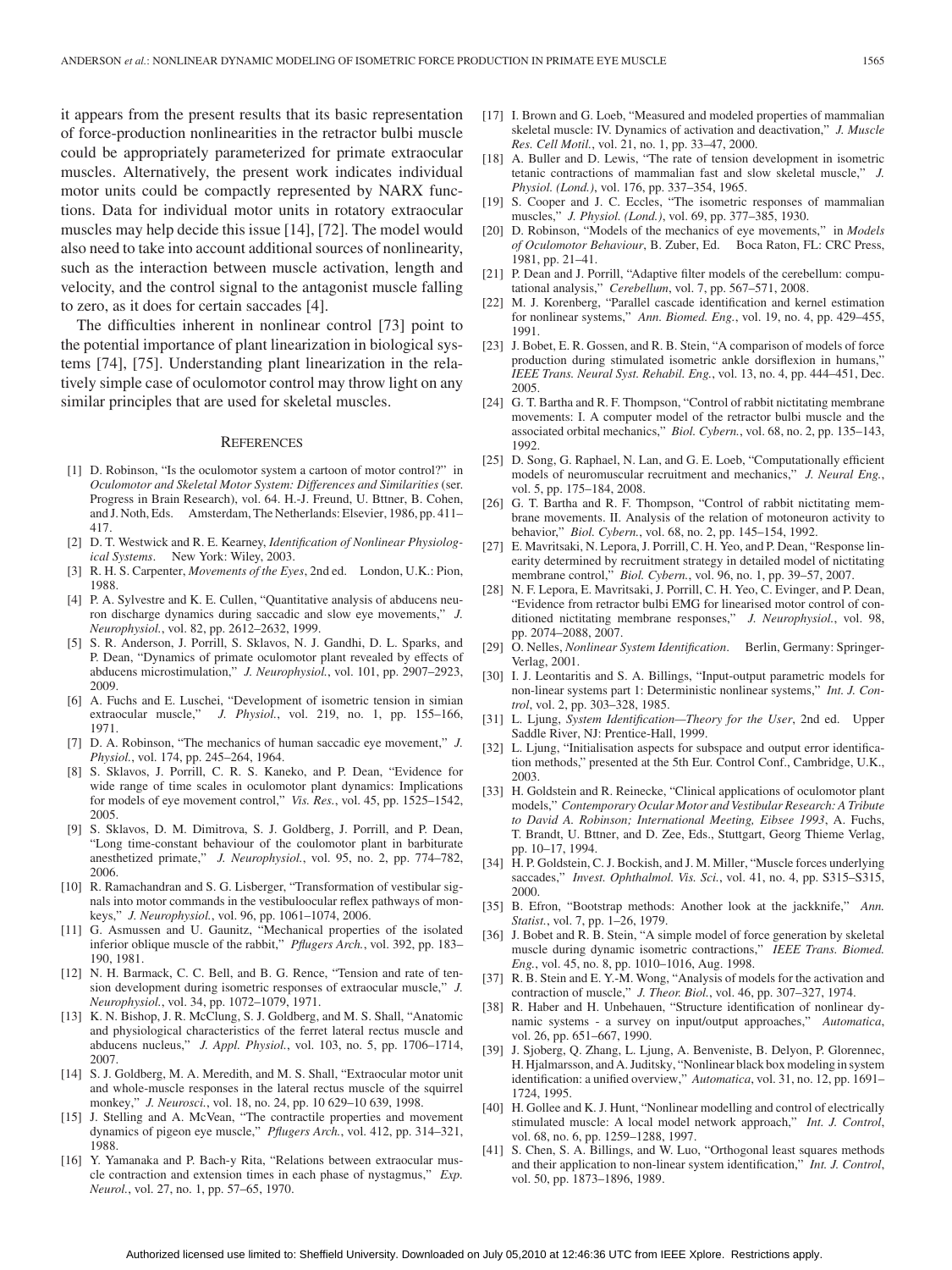- [42] A. Shertinsky and R. W. Picard, "On the efficiency of the orthogonal least squares training method for radial basis function networks," *IEEE Trans. Neural Netw.*, vol. 7, no. 1, pp. 195–200, Jan. 1996.
- [43] K. Z. Mao and S. A. Billings, "Algorithms for minimal model structure detection in nonlinear dynamic system identification," *Int. J. Control*, vol. 68, no. 2, pp. 311–330, 1997.
- [44] K. Li, J.-X. Peng, and E.-W. Bai, "A two-stage algorithm for identification of nonlinear dynamic systems," *Automatica*, vol. 42, pp. 1189–1197, 2006.
- [45] L. Piroddi and W. Spinelli, "An identification algorithm for polynomial NARX models based on simulation error minimization," *Int. J. Control*, vol. 76, no. 17, pp. 1767–1781, 2003.
- [46] I. E. Brown, E. J. Cheng, and G. E. Loeb, "Measured and modeled properties of mammalian skeletal muscle. II. The effects of stimulus frequency on force-length and force-velocity relationships," *J. Muscle Res. Cell Motil.*, vol. 20, pp. 627–643, 1999.
- [47] C. Quaia, H. S. Ying, A. M. Nichols, and L. M. Optican, "The viscoelastic properties of passive eye muscle in primates. I: Static forces and step responses," *PLoS One*, vol. 4, no. 4, p. e4850, 2009.
- [48] C. Quaia, H. S. Ying, and L. M. Optican, "The viscoelastic properties of passive eye muscle in primates. II: Testing the quasi-linear theory," *PLoS One*, vol. 4, no. 8, p. e6480, 2009.
- [49] L. Yoo, H. Kim, V. Gupta, and J. L. Demer, "Quasilinear viscoelastic behavior of bovine extraocular muscle tissue," *Invest. Ophthalmol. Vis. Sci.*, vol. 50, no. 8, pp. 3721–3728, 2009.
- [50] S. Lehman and L. Stark, "Simulation of linear and nonlinear eye movement models: Sensitivity analyses and enumeration studies of time optimal control," *J. Cybern. Inf. Sci.*, vol. 4, pp. 21–43, 1979.
- [51] J. D. Enderle, E. J. Engelken, and R. N. Stiles, "A comparison of static and dynamic characteristics between rectus eye muscle and linear muscle model predictions," *IEEE Trans. Biomed. Eng.*, vol. 38, no. 12, pp. 1235– 1245, Dec. 1991.
- [52] K. D. Pfann, E. L. Keller, and J. M. Miller, "New models of the oculomotor mechanics based on data obtained with chronic muscle force transducers," *Ann. Biomed. Eng.*, vol. 23, pp. 346–358, 1995.
- [53] D. Robinson, "The mechanics of human smooth pursuit eye movement," *J. Physiol.*, vol. 180, pp. 569–591, 1965.
- [54] S. Seidman, R. Leigh, R. Tomsak, M. Grant, and L. Dell'Osso, "Dynamic properties of the human vestibulo-ocular reflex during head rotations in roll," *Vis. Res.*, vol. 35, no. 5, pp. 679–689, 1995.
- [55] E. L. Keller, "Oculomotor neuron behavior," in *Models of oculomotor behavior and control*, B. L. Zuber, Ed. Boca Raton, FL: CRC Press, 1981, pp. 1–19.
- [56] A. F. Fuchs, C. A. Scudder, and C. R. S. Kaneko, "Discharge patterns and recruitment order of identified motoneurons and internuclear neurons in the monkey abducens nucleus," *J. Neurophysiol.*, vol. 60, no. 6, pp. 1874– 1895, 1988.
- [57] J. S. Stahl and J. I. Simpson, "Dynamics of abducens nucleus neurons in the awake rabbit," *J. Neurophysiol.*, vol. 73, pp. 1383–1395, 1995.
- [58] N. F. Lepora, J. Porrill, C. H. Yeo, C. Evinger, and P. Dean, "Recruitment in retractor bulbi muscle during eyeblink conditioning: EMG analysis and common-drive model," *J. Neurophysiol.*, vol. 102, no. 4, pp. 2498–2513, Doi: 10.1152/jn.00204.2009.
- [59] G. Lennerstrand, "Mechanical studies on the retractor bulbi muscle and its motor units in the cat," *J. Physiol.*, vol. 236, pp. 43–55, 1974.
- [60] A. Fuchs, C. Kaneko, and C. Scudder, "Brainstem control of saccadic eye movements," *Annu. Rev. Neurosci.*, vol. 8, pp. 307–337, 1985.
- [61] C. Scudder and A. Fuchs, "Physiological and behavioral identification of vestibular nucleus neurons mediating the horizontal vestibuloocular reflex in trained monkeys," *J. Neurophysiol.*, vol. 68, pp. 244–264, 1992.
- [62] C. A. Scudder, C. R. S. Kaneko, and A. F. Fuchs, "The brainstem burst generator for saccadic eye movements: A modern synthesis," *Exp. Brain Res.*, vol. 142, pp. 439–462, 2002.
- [63] T. Hazel, S. Sklavos, and P. Dean, "Estimation of premotor synaptic drives to simulated abducens motoneurons for control of eye position," *Exp. Brain Res.*, vol. 146, no. 2, pp. 184–196, 2002.
- [64] L. Ling, A. F. Fuchs, C. Siebold, and P. Dean, "Effects of initial eye position on saccade related behavior of abducens nucleus neurons in the primate," *J. Neurophysiol.*, vol. 98, pp. 3581–3599, 2007.
- [65] D. Bers, "Cardiac excitation-contraction coupling," *Nature*, vol. 415, no. 10, pp. 198–205, Jan. 2002.
- [66] F. Zajac, "Muscle and tendon: Properties, models, scaling and application to biomechanics and motor control," *Crit. Rev. Biomed. Eng.*, vol. 17, no. 4, pp. 359–411, 1989.
- [67] G. Zahalak, "An overview of muscle modelling," in *Neural Prostheses: Replacing Motor Function After Injury or Disease*, R. Stein, P. Peckam, and D. Popovic, Eds. New York: Oxford Univ. Press, 1992, pp. 17–57.
- [68] W. Durfee, "Model identification in neural prosthesis systems," in *Neural Prostheses: Replacing Motor Function after Injury or Disease*, R. Stein, P. Peckam, and D. Popovic, Eds. New York: Oxford Univ. Press, 1992, pp. 58–87.
- [69] H. Gollee, D. J. Murray-Smith, and J. C. Jarvis, "A nonlinear approach to modeling of electrically stimulated skeletal muscle," *IEEE Trans. Biomed. Eng.*, vol. 48, no. 4, pp. 406–415, Apr. 2001.
- [70] F. Previdi, "Identification of black-box nonlinear models for lower limb movement control using functional electrical stimulation," *Control Eng. Pract.*, vol. 10, pp. 91–99, 2002.
- [71] P. Dean, "Motor unit recruitment in a distributed model of extraocular muscle," *J. Neurophysiol.*, vol. 76, no. 2, pp. 727–742, 1996.
- [72] M. S. Shall, D. M. Dimitrova, and S. J. Goldberg, "Extraocular motor unit and whole-muscle contractile properties in the squirrel monkey. Summation of forces and fiber morphology," *Exp. Brain Res.*, vol. 151, no. 3, pp. 338–345, 2003.
- [73] J.-J. Slotine and W. Li, *Applied Nonlinear Control*. Englewood Cliffs, NJ: Prentice-Hall, 1991.
- [74] T. Nichols and J. Houk, "Improvement in linearity and regulation of stiffness that results from actions of stretch reflex," *J. Neurophysiol.*, vol. 39, pp. 119–142, 1976.
- [75] F. A. Mussa-Ivaldi, S. F. Giszter, and E. Bizzi, "Linear combinations of primitives in vertebrate motor control," *Proc. Natl. Acad. Sci. U.S.A.*, vol. 91, no. 16, pp. 7534–7538, 1994.



**Sean R. Anderson** was born in Reading, U.K. He received the M.Eng. degree in control systems engineering from the Department of Automatic Control and Systems Engineering, University of Sheffield, Sheffield, U.K., in 2001, and the Ph.D. degree from the Department of Chemical and Process Engineering, University of Sheffield, in 2005.

He is currently a Research Associate at the Centre for Signal Processing in Neuroimaging and Systems Neuroscience and Department of Psychology, University of Sheffield, where he has been engaged in

the research on the central nervous system, using systems engineering techniques to investigate biological adaptive control. His research interests include identification of continuous- and discrete-time dynamic systems, nonlinear systems modeling, oculomotor plant dynamics, computation and function of the cerebellum, and the study of adaptive and optimal control in biological systems.



**Nathan F. Lepora** received the B.A. degree in mathematics and the Ph.D. degree in theoretical physics from the University of Cambridge, Cambridge, U.K.

He was a Research Fellow with Kings College, University of Cambridge, Cambridge, U.K., for four years. He then joined the Department of Psychology, University of Sheffield, Sheffield, U.K., where he was engaged in research on the cerebellum and motor control with P. Dean and J. Porrill. He is currently a Research Associate with the Adaptive Behaviour Research Group at the Centre for Signal Processing

in Neuroimaging and Systems Neuroscience and Department of Psychology, University of Sheffield, where his research has been focused on various topics related to basal ganglia function.